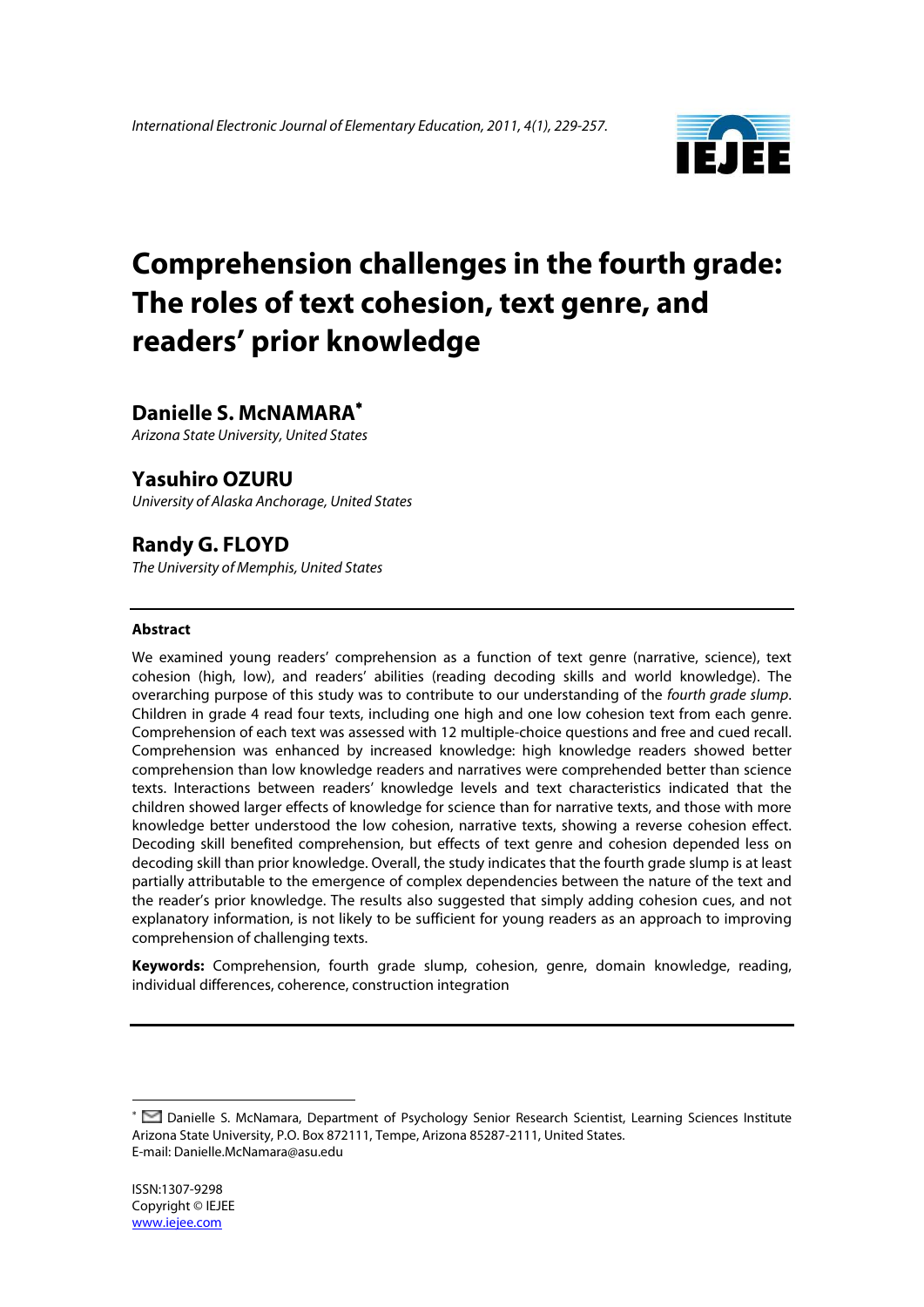# **Introduction**

A good deal of research has been conducted and has contributed to our understanding of how children learn to decode words and the factors that influence young readers' ability and inability to decode words (Cain, Oakhill, & Bryant, 2000; Ehri, 1991, Vellutino, Scanlon, & Spearing, 1995). Reading decoding represents the ability to apply letter-sound correspondence rules when reading words and non-words. Scholars have postulated that slow or inaccurate decoding skills tax working memory resources, using up working memory capacity needed for other comprehension processes such as integrating information across sentences (Cain, Oakhill, & Bryant, 2004; Hannon & Daneman, 2001; Perfetti, 1985). Indeed, slow or inaccurate word decoding has a profound impact on the reading comprehension success (Lyon, 2002; Vellutino, 2003).

There has also been a growing realization that children's ability to decode the words in text does not paint a complete picture of children's ability to comprehend text (e.g., Cain et al., 2004; Oakhill, Cain, & Yuill, 1998). The ability to decipher a word is not the same as the ability to interpret a sentence, understand the relationship between sentences, and to interpret the global meaning of a text (Oakhill, Cain, & Bryant, 2003). Successful comprehension also requires the reader to integrate individual word meanings into a coherent sentence level representation and to integrate sentences to create a global understanding. As such, successful reading comprehension requires the efficient coordination and integration of a number of underlying processes. These processes include not only word decoding and parsing sentences, but also integrating information within a text and with prior world knowledge (Kintsch, 1988, 1998; Perfetti, 1985).

More research now turns to developing a better understanding of children's comprehension processes (Cain et al., 2004; Cote & Goldman, 1999; Kendeou, van den Broek, White, & Lynch, 2009) as opposed to decoding processes. This project is intended to contribute to this understanding by examining the effects of both person-related and textrelated factors on children's text comprehension. Thus, we examine two factors related to children's abilities (i.e., decoding skill and knowledge) and two factors related to text (i.e., cohesion and genre). Our research targets children in grade 4 because there is some evidence that children at that age are at a critical period in reading development characterized by an emergence of comprehension difficulties. This has been referred to as the *fourth grade slump* (Meichenbaum & Biemiller, 1998; Sweet & Snow, 2003). Our goal here is to examine the relative impact of the four factors related to children's ability and text characteristics so that we can more fully understand the potential problems leading to a fourth grade slump.

The guiding premise of this research is that world knowledge deficits, which are the negative gaps between the reader's actual knowledge and the knowledge demanded by a text to understand the text, are significant contributors to potential problems occurring when children reach the fourth grade. Thus, we examine here effects of knowledge on text comprehension, particularly in concert with characteristics of the text that influence the amount of knowledge required to understand the text. We further assume that genre and cohesion are two aspects of text that principally contribute to the degree of knowledge required to understand texts.

Based on these premises, we expect that readers generally understand (a) narrative text better than science text and (b) text with high cohesion better than text with low cohesion. In addition, we hypothesize the presence of an interaction between level of knowledge and text characteristics such that the benefit of knowledge is more pronounced for text with higher demands on knowledge. Thus, our specific predictions for the interactions are that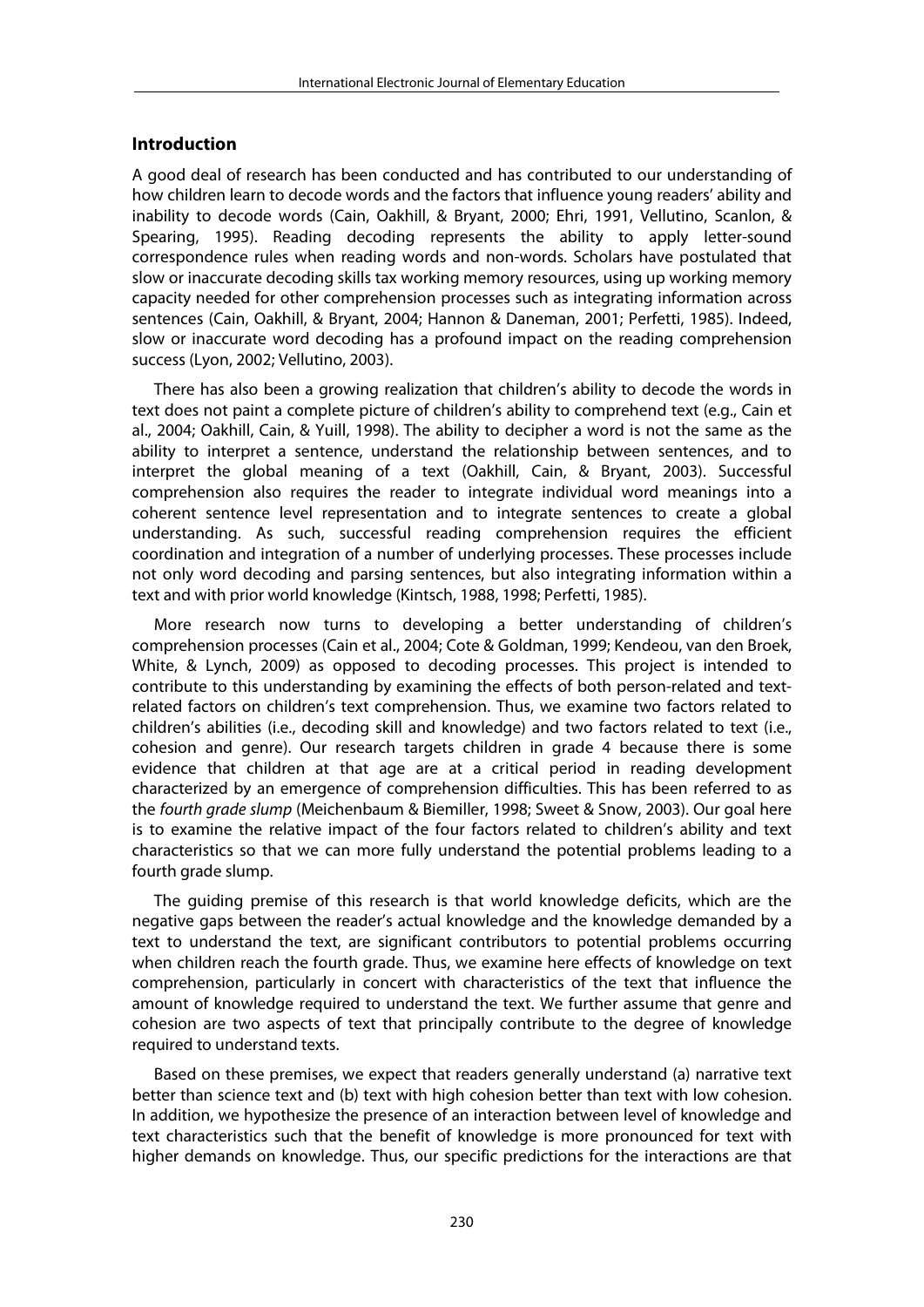the benefits of knowledge were expected to be more pronounced for science texts and for texts with more conceptual gaps (i.e., low cohesion texts). We explain these assumptions in greater detail in the following sections.

# *Text Comprehension*

Our expectations are primarily based upon the Construction-Integration (CI) model of text comprehension (Kintsch, 1988, 1998). According to this theory, and indeed most theories of text comprehension (Graesser, Singer, & Trabasso, 1994; van den Broek, Rapp, & Kendeou, 2005), a critical process of successful comprehension is the retrieval of information from knowledge that is not explicitly stated in the text. According to the CI model, text comprehension has multiple levels, including a surface level representation of the words and syntax, and a textbase level that represents the meaning of the text. We hypothesize that, ultimately, the most important level of representation for comprehension that these children often struggle to construct is the situation model, which involves the integration of the textbase with knowledge. Comprehension is assumed to be more successful and deeper if the reader activates relevant knowledge and integrates that knowledge with the information explicitly stated in the text. In essence, text comprehension is more successful when the reader generates inferences while reading (Vidal-Abarca, Martinez, & Gilabert, 2000; Wolfe & Goldman, 2005).

Of course, successful comprehension is also largely dependent on the first two levels of comprehension. If the reader does not successfully form a surface-level representation, then the reader will be highly unlikely to form a coherent textbase. That is, if the reader does not decode the words or parse the sentences, the reader's surface level of comprehension will be deficient, and by consequence, the textbase will likely to be incoherent or malformed. If that is the case, then the activation of relevant knowledge and a coherent situation model representation are unlikely. In sum, the situational model generally builds upon the textbase and surface representations (unless, of course, the reader's understanding comes solely from prior knowledge and not from the text). Thus, the integration of knowledge with the textbase understanding requires sufficient decoding skill for a textbase to be formed. However, what is critical here is the notion that the contribution of decoding skill and knowledge work differently. That is, whereas decoding is fundamental to comprehension of texts across all genres with different features, the contribution of knowledge to comprehension is likely to vary depending on text genre and text features (in particular, text cohesion). Subsequent sections describe how knowledge contributes to comprehension depending on text genre and text cohesion.

# *Text Genre and World Knowledge*

Our focus regarding the influence of text genre is on the distinction between narrative and expository texts, in particular science texts. As discussed in the previous section, world knowledge plays a critical role in deep-level comprehension of texts because readers must use knowledge to integrate meanings of individual sentences into a coherent representation of situations or events depicted by the overall text (Kintsch, 1988, 1998). As such, whether readers can develop a deep-level comprehension of the overall text meaning is likely to be affected by text genre. Narrative texts usually present reoccurring topics (e.g., friendship, love, and parting with a friend) in a specific context involving particular characters, settings, and times. Readers often have extensive experience and knowledge (i.e., schemas) regarding the events and situations described in typical narrative texts. Although narrative texts may contain new information (i.e., unfamiliar location, characters, and specific actions), most children have, from first-hand experience, well-developed schemas about the settings, actions and events described by narrative texts (Nelson, 1996; Olson, 1985). Thus, most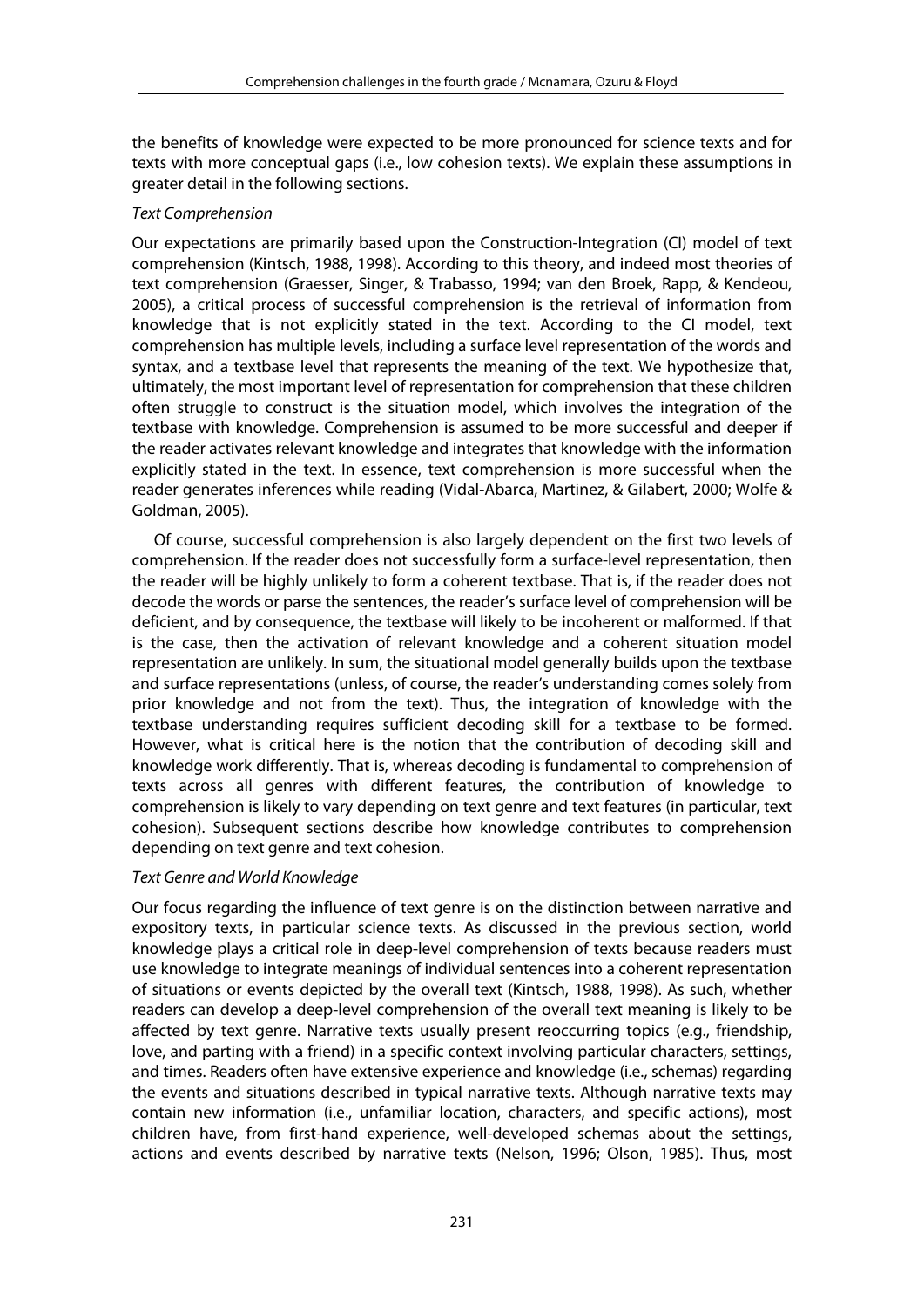children possess adequate event related knowledge to comprehend narrative texts. Moreover, many narrative texts also follow a simple structure—a sequence of casually related events for which many elementary school children are familiar (Williams et al., 2005).

In contrast to narrative texts, expository texts often place greater processing demands on the reader due to their increased structural complexity and increased demands for domainspecific information. Expository texts often contain abstract and logical relations that can be difficult to interpret, especially for children in the third to fifth grades (Kamberelis & Bovino, 1999). Perhaps most importantly, expository texts introduce many concepts that are new or only partially understood by the reader. Indeed, expository texts are used for the purpose of acquiring new information, and thus, they often contain novel content for young school children who are beginning to learn about those content domains, such as science. If children lack previous knowledge about a particular domain, comprehension will be limited because they do not possess the knowledge structures to which the new information can be integrated and assimilated (Langer, 1986).

The link between knowledge and expository text comprehension is well supported by previous research with adolescents and adults (Afflerbach, 1986; Chi, Feltovich, & Glaser, 1981; McNamara & Kintsch, 1996) and elementary school children (Best, Floyd, & McNamara, 2008; Rupley & Wilson, 1996). Thus, one possible interpretation for the emergence of comprehension difficulties around the fourth grade is that children lack sufficient prior knowledge to comprehend expository texts that are introduced during this period. Whereas early elementary school reading instruction focuses on the development of fundamental reading skills (i.e., learning to read), reading goals shift toward *reading to learn* in the third and fourth grades. Thus, up until the fourth grade, children tend to read narrative texts for the purpose of learning to read. However, as they transition from narrative text to expository texts to move to reading to learn during the third and fourth grades, and particularly in the fourth grade, knowledge levels may become the most critical influence on their comprehension.

# *Text Cohesion and World Knowledge*

The effect of world knowledge on reading comprehension is also likely to be regulated by the manner in which reading materials are written. This issue is very important because both narrative and science texts can be written in different ways that might affect comprehension. The notion of text cohesion is one of the most useful concepts to systematically represent text characteristics that affect comprehension in a theoretically meaningful way. Text cohesion represents the extent to which a text explicitly provides background information and cues to help readers relate information distributed across different parts of the text (Britton & Gulgoz, 1991; Graesser, McNamara, & Louwerse, 2003). Cohesive elements in a text are grounded in explicit linguistic elements (i.e., words, features, cues, signals, constituents) and their combinations (Graesser & McNamara, 2010).

Texts are considered to be *low cohesion* when constructing a coherent representation from the text requires many inferences based on reader's knowledge. Texts are considered *high cohesion* when elements within the text provide more explicit clues to relations within and across sentences (McNamara, Louwerse, McCarthy, & Graesser, 2010). As such, lowcohesion texts place greater processing demands on the reader, in particular for readers with low levels of background knowledge. Previous research indicates that many expository materials written for school children have low levels of cohesion. For example, Beck, McKeown, and Gromoll (1989) performed an extensive analysis of four elementary school social studies texts and found that the texts comprised unclear goals and poor explanatory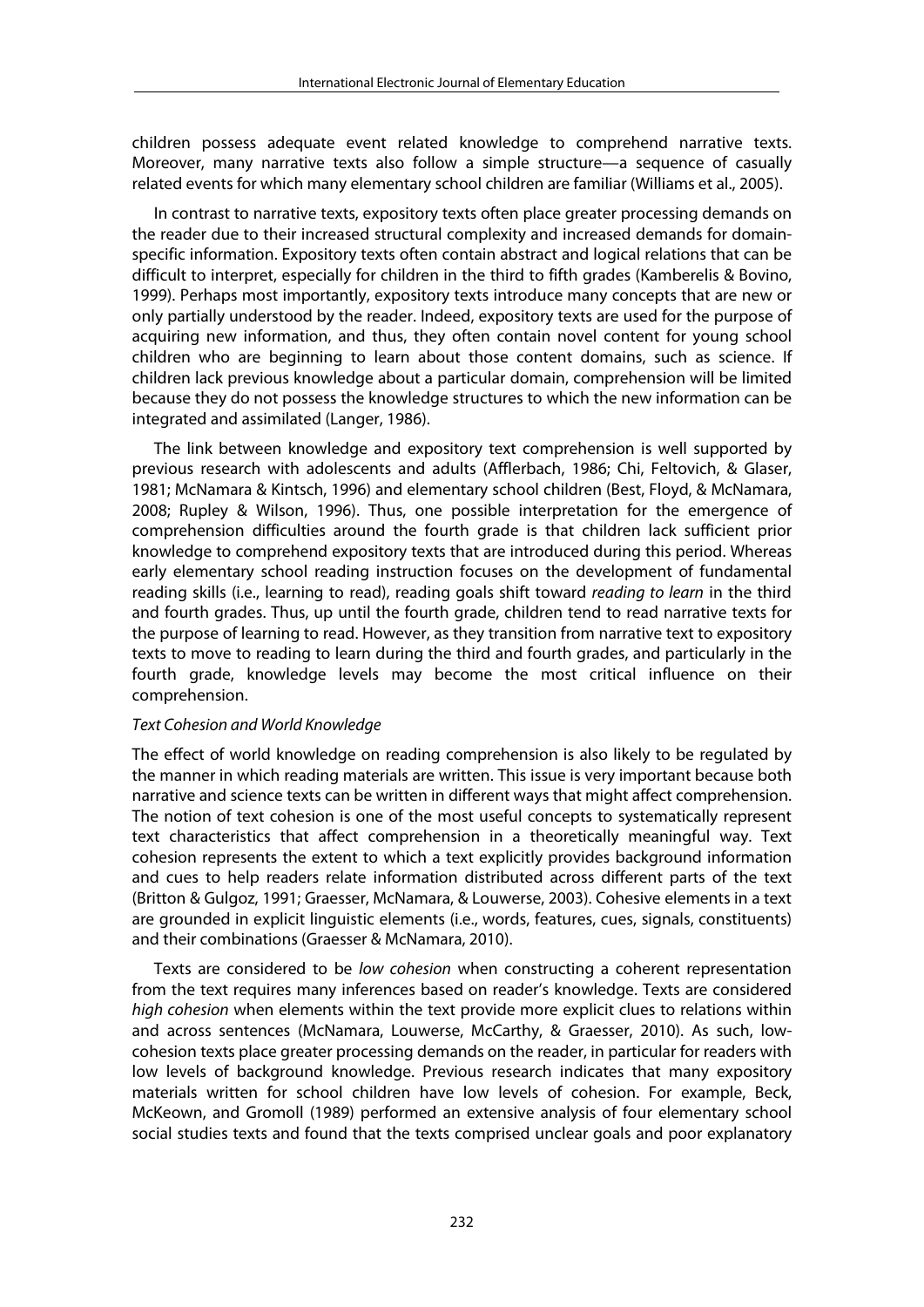links and assumed too much knowledge on the part of readers. Thus, deficits in prior knowledge are likely compounded by exposure to low-cohesion texts.

In support of that hypothesis, a series of studies conducted by McNamara and colleagues (McNamara, 2001; McNamara & Kintsch, 1996; McNamara, Kintsch, Songer, & Kintsch, 1996; O'Reilly & McNamara, 2007) indicates that the effects of domain knowledge in the comprehension of expository materials are moderated by text cohesion for middle school children and adults. Across these studies, the authors modified texts so that participants either read low-cohesion or high-cohesion versions of the same text. To form the highcohesion texts, the low-cohesion texts were modified by adding surface-level indicators of relations between ideas in the text. Such modifications range from adding low-level information, such as identifying anaphoric referents, synonymous terms, connective ties, or headers, to supplying background information left unstated in the text (Beck, McKeown, Omason, & Pople, 1984; Beck, McKeown, Sinatra, & Loxterman, 1991; Britton & Gulgoz, 1991; for a review see McNamara et al., 2010). When consecutive sentences overlap conceptually, the reader is more likely to be successful in forming a coherent representation linking the meaning of the two or more sentences. Likewise, when relationships between ideas in the text are explicit by using connectives such as *because, consequently, therefore*, and *likewise*, the reader is more likely to understand the text content better.

These studies (McNamara, 2001; McNamara & Kintsch, 1996; McNamara et al., 1996; O'Reilly & McNamara, 2007) indicated that increased cohesion consistently facilitated comprehension for readers, in particular those with low levels of background knowledge. It was concluded that low-knowledge readers cannot easily fill in gaps in low-cohesion texts because they do not have the knowledge to generate the necessary inferences. Therefore, these readers need high-cohesion text to understand and remember the content. These studies also demonstrated a reverse cohesion effect, showing benefits from low-cohesion text for readers with high level of knowledge. Demonstrations of reverse cohesion supported the assumption that less cohesive texts force high-knowledge readers to generate knowledge-based inferences to bridge cohesion gaps present in the text, thus resulting in further integration of text information with pre-existing knowledge. We would like to emphasize that this gap-filling process can be successful only if readers have the sufficient amount of background knowledge that can be accessed or triggered based on limited textual information.

In this study, this gap-filling inference based on pre-existing knowledge would be most likely to occur for high knowledge readers' reading low cohesion narrative texts. It would be unlikely to occur for low-cohesion science texts because the level of background knowledge is still too low to afford such gap-filling inferences even among relatively high-knowledge students. We hypothesize that (most) grade 4 children will not have a sufficient knowledge base in science to automatically generate inferences when reading low cohesion science text. However, some grade 4 students are expected to have sufficient world knowledge relative to narrative texts. Thus, we expected that high-knowledge students would show a reverse cohesion effect for the narrative texts. In all other cases, we expected to find an advantage for the higher cohesion text.

# *Present Research*

The overarching goal of this research is to further the understanding of the factors that lead to comprehension difficulties among elementary school children entering the period associated with the fourth grade slump. In light of this goal, we examine the roles of reading decoding skill and world knowledge among children in the fourth grade when exposed to texts from different genres (narrative and expository) and different levels of cohesion.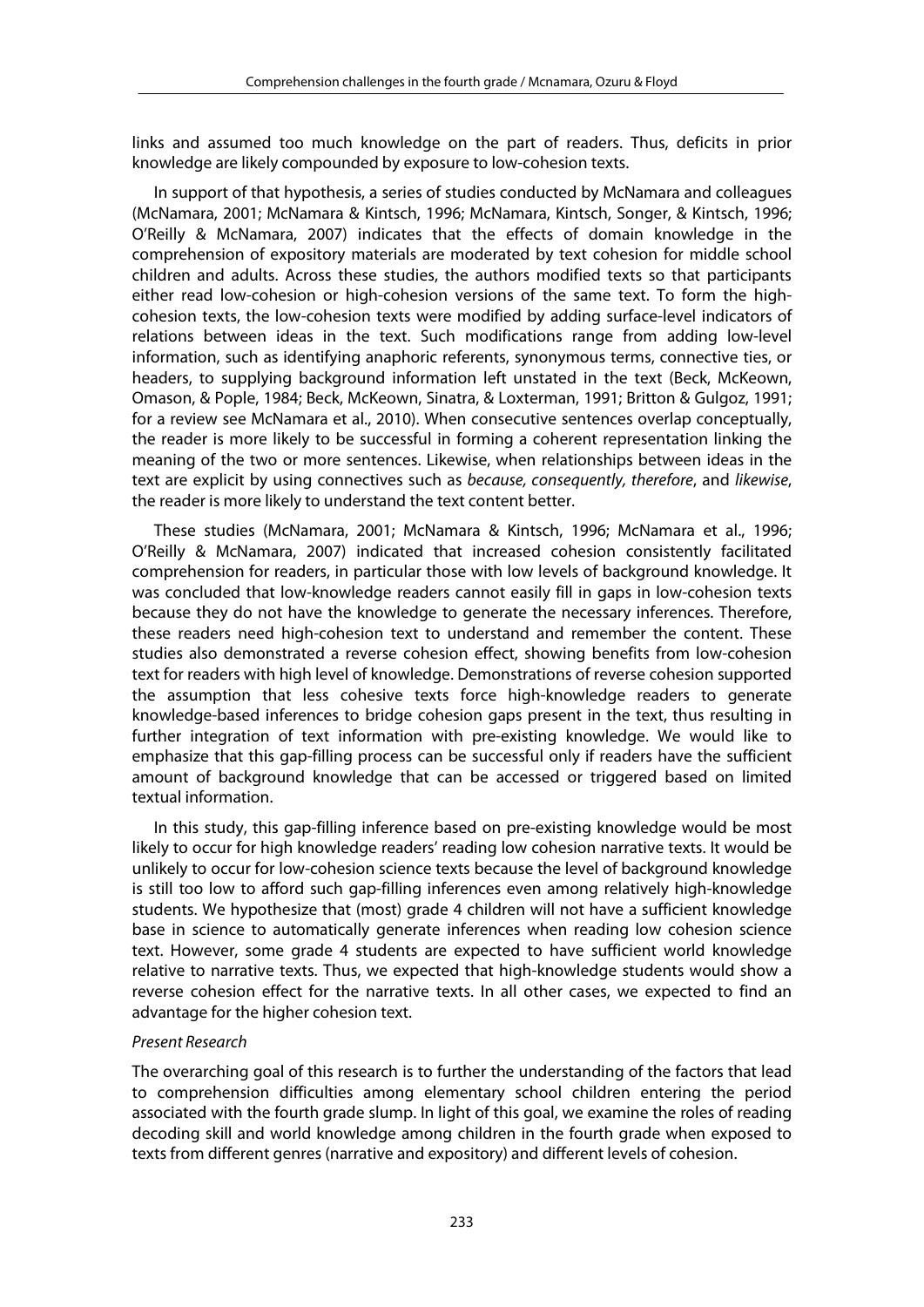Our study examined elementary-school children's comprehension of narrative and expository texts used in the classroom. We examined separately the effects of knowledge and word decoding skill, and how the effects of text characteristics (i.e., genre and cohesion) depend on knowledge or decoding skill. We expected to find significant effects of both knowledge and decoding skill on comprehension across different texts. We further expected that children would encounter greater difficulty comprehending the science texts and low cohesion texts, both of which are more knowledge demanding.

Most importantly, we hypothesized that comprehension would depend on both knowledge and the characteristics of the text. We predicted that comprehension of science texts, in contrast to narrative text, would depend on world knowledge. In contrast, we did not expect such an interaction between children's decoding skills and text types. Specifically, an interaction was expected between text genre and the readers' level of knowledge, wherein knowledge has a greater effect on expository text comprehension than narrative text comprehension. Decoding skill was expected to benefit comprehension, but a differential effect of decoding skill as a function of text genre was not predicted.

We also hypothesized that the effects of text cohesion would depend on both knowledge and text genre. Specifically, we predicted an advantage for low cohesion texts (i.e., a reverse cohesion effect) when the texts were relatively familiar (i.e., narratives) and when the reader had sufficient knowledge to fill in the cohesion gaps (i.e., high knowledge readers). In all other cases, we expected to find an advantage for higher cohesion text.

## **Method**

#### *Participants*

Participants included 65 children enrolled in the fourth grade at four public schools in a large metropolitan school district. Children ranged in age from 9 years, 2 months to 11 years, 2 months ( $M = 118.30$  months,  $SD = 5.35$  months). Girls composed 52.3% of the sample ( $n =$ 34), and boys composed 47.7% (*n* = 31). Of the sample, 54% were Caucasian (*n* = 35), 40% of the children were African American or Black (*n* = 26), and 3% were Hispanic (*n* = 2). All children but two spoke English as their primary language. Using parent education level as an index of socioeconomic status, 2% of fathers did not complete high school; 49% of mothers and 55% of fathers graduated from high school, completed some college, or completed technical school; and 49% of mothers and 35% of fathers obtained at least a college degree.

On two screening measures, children in this sample demonstrated vocabulary knowledge and listening comprehension skills that were somewhat above average for their age. The average performance on the Woodcock–Johnson III (WJ III) Tests of Achievement (ACH) Picture Vocabulary test (Woodcock, McGrew, & Mather, 2001) was 108.2 (*SD* = 10.7), and average performance on the WJ III ACH Oral Comprehension test was 108.0 ( $SD = 9.5$ ). Because the population means and standard deviations for these tests are 100 and 15, respectively, these results also indicate that the participating children displayed, on average, somewhat less variability than expected of the population of children this age.

#### *Design*

The experimental design of the study was a  $2 \times 2$  within-subjects design. The within-subjects factors were text genre (narrative and expository) and text cohesion (low cohesion and high cohesion).

#### *Materials*

*Texts.* There were eight texts used in this study. Four texts were original texts obtained from basal readers and science textbooks. These texts were considered low-cohesion texts. The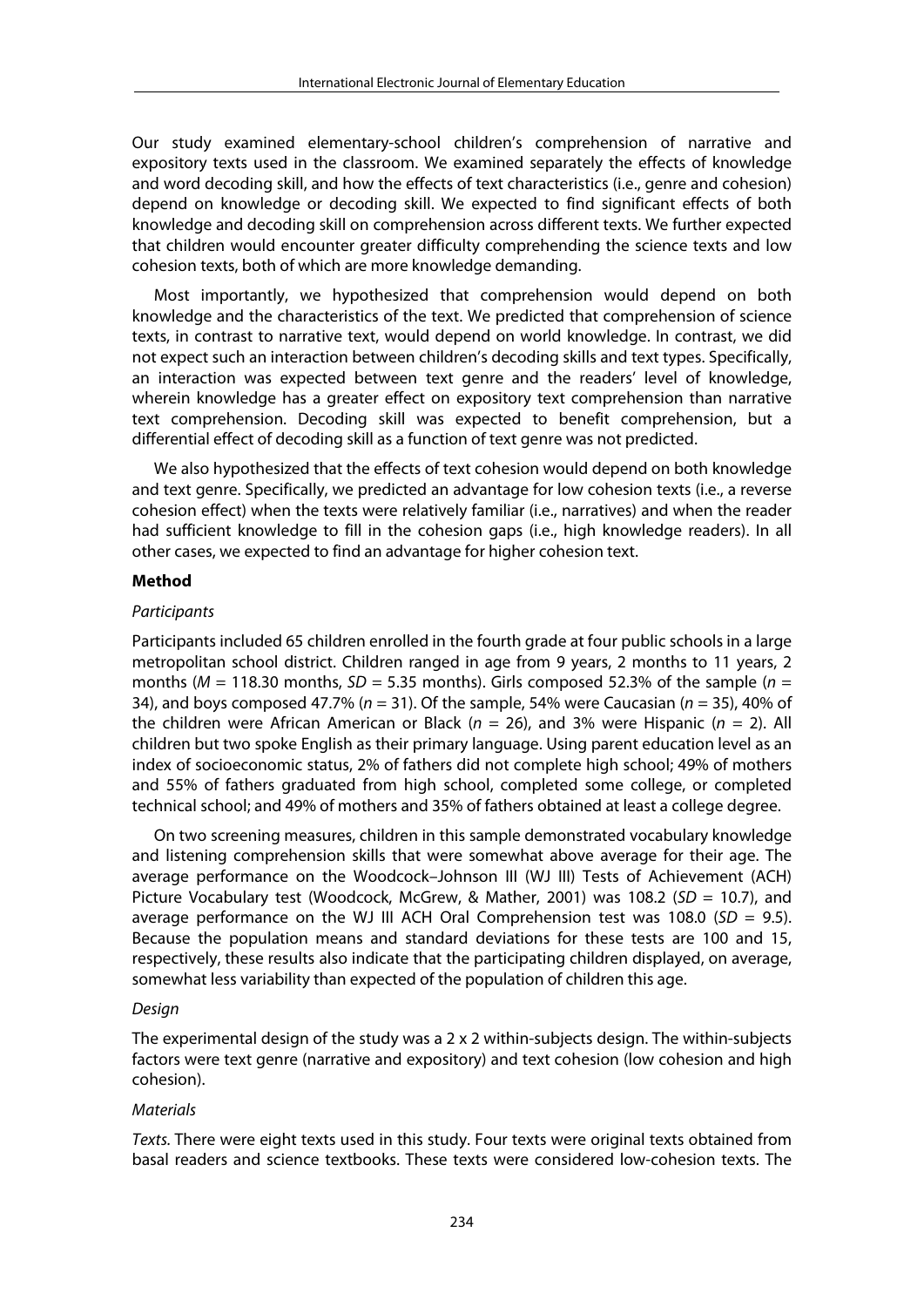four remaining texts were revised versions of the four low-cohesion texts that were manipulated to increase their cohesion (see Appendix 1). The four low-cohesion texts included two science and two narrative texts. They were drawn from a pool of 127 texts collected from elementary-school-age basal readers and science textbooks. These texts included 67 science texts, 53 narrative texts, and 7 science texts written in narrative format. The average number of words per text was 388 ( $SD = 167$ , Min = 115, Max = 991; Science = 388; Narrative = 399; Mixed Format = 298), and the average Flesch-Kincaid reading level was 3.86 (*SD* = 1.79, Min = 0, Max = 7.8; Science = 4.96; Narrative = 2.52; Mixed format = 3.53). From this pool of 127 texts, we selected two narrative texts and two expository texts. These four texts were chosen because they were representative of the text pool and closely equated in terms of number of words and Flesch–Kincaid grade level. These indices were derived using Coh-Metrix, Version 1.0 (Graesser, McNamara, & Louwerse, & Cai, 2004). Preliminary selection criteria for inclusion in this study were for Flesch–Kincaid grade level to be between 2.0 and 5.0 and text length to be within the range of 304 and 471 words. From the text pool, we selected two science texts, *Heat* (SRA's *Real Science, Grade 2: Elementary Science*) and *Needs of Plants* (McGraw–Hill's *Science, Grade 2*), and two narrative texts, *Moving* (McGraw-Hill *Reading, Grade 3*) and *Orlando* (Addison Wesley's *Phonics Take-Home Reader, Grade 2*).

The cohesion of the four original texts was then manipulated to increase their cohesion. Each of the two texts within each genre included one original, lower-cohesion version and one higher-cohesion version. The aim of the cohesion manipulations for the high-cohesion versions was to increase cohesion between concepts and ideas such that they created a clear situation model for the child. The basic concepts discussed in the low-cohesion and highcohesion texts were the same (e.g., heat moves through objects). However, the understandability of the high-cohesion versions increased by cohesion cues. There were a number of cohesion manipulations made to the high-cohesion texts that were fitting for each of the four texts. We increased cohesion using methods previously found to enhance comprehension (e.g., Beck et al., 1991; McNamara et al., 1996), including manipulations to referential, temporal, causal and explanatory cohesion. Specifically, there were seven aspects of the text that were modified to increase cohesion: (a) replacing pronouns with noun phrases, (b) adding descriptive elaborations, (c) adding sentence connectives, (d) replacing or inserting words to increase conceptual overlap, (e) adding topic headers, (f) adding theme sentences, and (g) moving or re-arranging sentences to increase temporal or referential cohesion. For example, if events were not presented in chronological order, the presentation of the events was altered to match the chronological order of the events in the world. The aim was to alter the texts so that they approximated equivalent levels of cohesion as measured by the Coh-Metrix, Version 1.1 (Graesser et al., 2004). The tool automatically analyzes texts on over 50 types of cohesion relations and over 200 measures of language and discourse by applying modules that use lexicons, classifiers, syntactic parsers, shallow semantic interpreters, conceptual templates, latent semantic analysis, and other components widely used in computational linguistics.

The high-cohesion versions of the texts included explicit information about the meanings of particular terms, a greater number of noun phrases, and a greater number of causal connections. The following example taken from the plant texts illustrate the ways in which cohesion was added. In this example, the high-cohesion version adds a sentence explaining that a mineral is not a plant or an animal. The third sentence includes a connective term "instead."

*Low cohesion.* "Plants also need minerals. A mineral is a naturally occurring substance that is neither plant nor animal."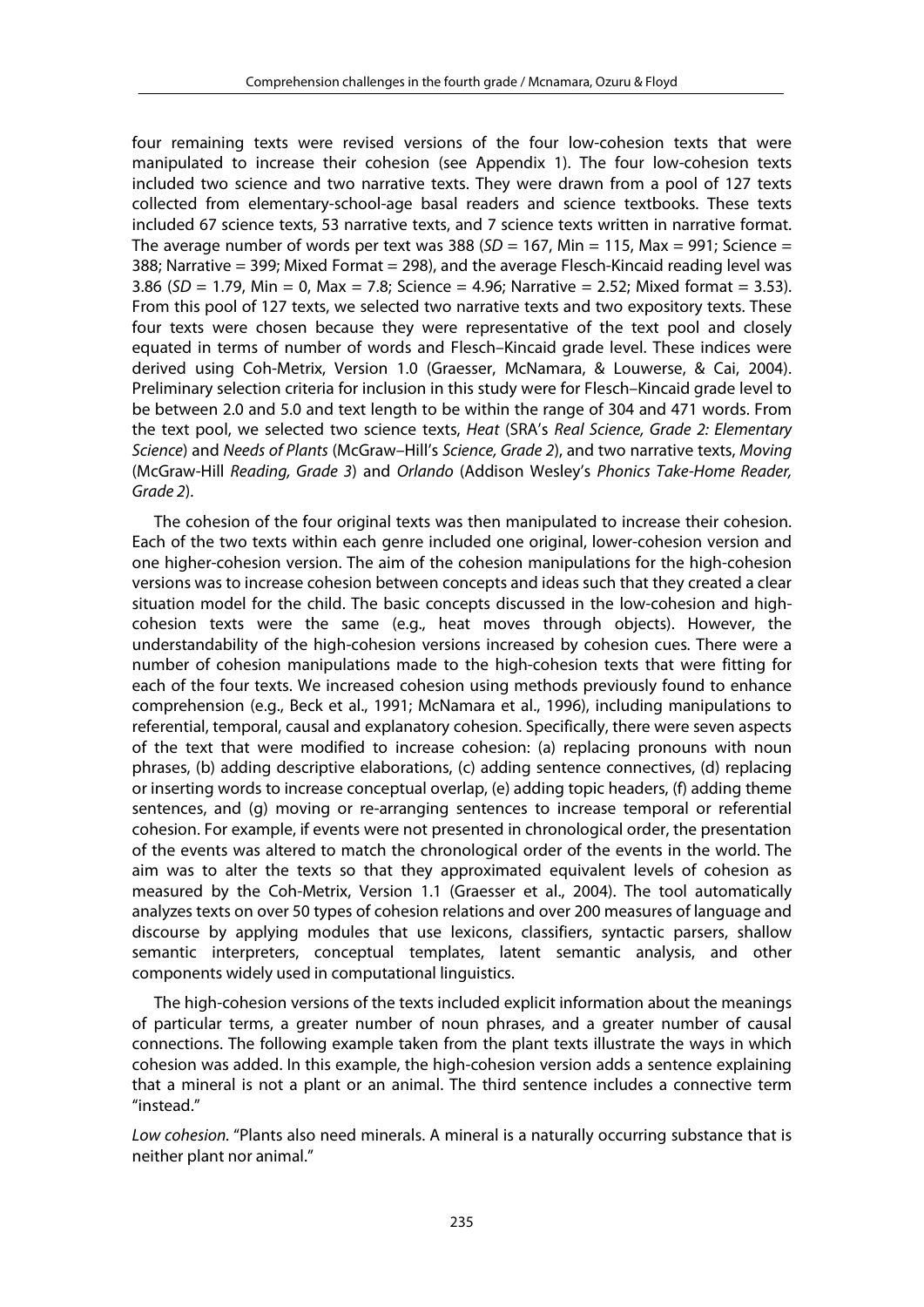*High cohesion.* "Plants also need minerals. A mineral is not a plant or an animal. Instead, a mineral is a substance in the ground that occurs naturally."

Cohesion manipulations also involved creating a context so that the child could more easily interpret the situations described in the text. The following example taken from the opening sections of the Orlando texts illustrates an instance in which a context was created for the high-cohesion version of the Orlando text. It is also important to point out that the order in which information was presented was changed for the Orlando text such that the high-cohesion version provided greater temporal cohesion, that is, information was presented in the order in which events occurred; the low-cohesion version on the other hand presented information in a non-temporal order and thus the reader was to infer that information presented at the start of the story was not the first event to occur.

*Low cohesion.* "Salvador was upset. He told is Mama he was going out. He didn't want to be worried or sad."

*High cohesion.* "Once upon a time there was a boy. His name was Salvador. Salvador adored his pet pig named Orlando."

A further method for increasing text cohesion was to integrate information across sentences in the low-cohesion text to provide a clearer depiction of the situations described by the text. The following example taken from the Heat texts illustrates an instance in which information was integrated.

*Low cohesion.* "Most metals are good conductors. Metal pots are used for cooking. Heat from the stove quickly moves through the metal. The heat warms the food."

*High cohesion.* "Most metals are good conductors. For example, metal pots are used for cooking because heat from the stove quickly moves through the metal pots and the heat from the pot warms the food."

|                  |         | <b>Narrative</b> |        |       | Expository |       |      |       |  |
|------------------|---------|------------------|--------|-------|------------|-------|------|-------|--|
|                  | Orlando |                  | Moving |       |            | Plant |      | Heat  |  |
|                  | Low     | High             | Low    | High  | Low        | High  | Low  | High  |  |
| Argument overlap | 0.35    | 0.62             | 0.53   | 0.85  | 0.78       | 0.86  | 0.66 | 0.84  |  |
| Number of words  | 451     | 547              | 437    | 584   | 466        | 637   | 404  | 521   |  |
| Average sentence | 6.44    | 9.77             | 12.49  | 14.60 | 10.13      | 10.98 | 7.21 | 11.33 |  |
| length           |         |                  |        |       |            |       |      |       |  |
| Grade level      | 2.20    | 3.86             | 4.02   | 4.82  | 3.76       | 3.77  | 2.67 | 4.93  |  |
| Word frequency   | 1.85    | 1.54             | 1.86   | 1.83  | 1.46       | 1.48  | 1.50 | 1.40  |  |
| (min log)        |         |                  |        |       |            |       |      |       |  |

**Table 1.** *Select Characteristics of the Narrative and Expository Texts*

Table 1 presents some of the main text characteristics for the eight texts. These features are argument overlap, number of words, average sentence length (i.e., average number of words in a sentence), Flesch-Kincaid Grade Level, and average of word frequency of the lowest word frequency word in each sentence (logarithm). The argument overlap scores, which relate to the proportion of adjacent sentences that share one or more arguments (e.g., pronoun, noun or noun phrase), were higher for the high-cohesion versions of the texts. Incorporating words and phrases to increase cohesion has an effect on text length, such that the high-cohesion versions of the texts comprised more words than the low-cohesion versions. Also, adding cohesion changed the number of sentences and sentence length as indicated in the table. In addition, manipulating texts for cohesion affected the grade level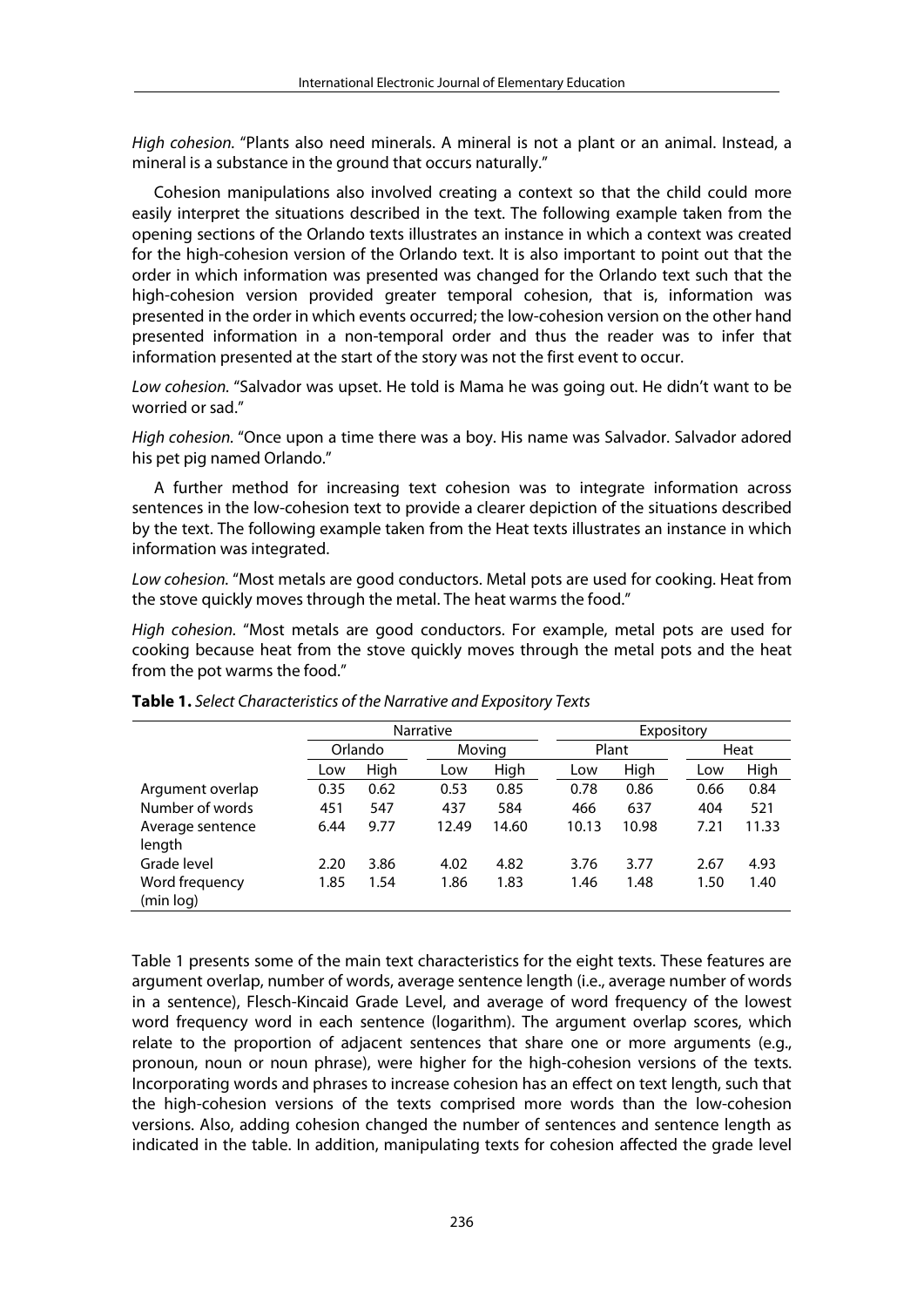scores, such that the high-cohesion versions were estimated as having higher grade-level scores than low-cohesion versions. Grade level assignments are primarily based on factors such as the number of words in the sentences and the number of letters or syllables per word (i.e., as a reflection of word frequency). Thus, adding words and sentence length (which is generally necessary to increase cohesion), increases grade level scores. However, the cohesion manipulation did not greatly influence content-based difficulty as indicated by word frequency.

## *Comprehension Measures*.

Comprehension was assessed using a combination of recall tasks and multiple-choice questions. Multiple measures have the benefit of providing a more thorough evaluation of the breadth and depth of comprehension.

We collected free recall and cued recall data to assess children's comprehension of the texts. The free recall task required children to report what they remembered about the passage they had just read. Each child was provided the following directive: "Tell me everything you can remember about what you have just read. Give me as many details as possible, like you were trying to tell a friend about what you just read." All responses were recorded on an audiotape and later transcribed.

Cued recall, which assessed major themes in the text, was used to evoke richer content from the children (Zinar, 1990). The cued recall task required children to respond to three directives. The directives were designed to assess comprehension of three major sections of the texts, and they essentially covered the entire text. For example, for the Orlando text, children were directed to (a) "Tell me everything that Salvador did after his mama told him they would have to sell Orlando," (b) Tell me everything that Salvador's mama said at first about what they needed to do with Orlando," and (c) "Tell me everything that happened to Salvador and what he did after the storm began." All responses were audiotaped and later transcribed.

Twelve multiple-choice questions were constructed for each text to assess students' comprehension. Six of the questions were designed to tap local-level comprehension, and the other six were designed to tap global-level comprehension of the text. Whereas locallevel questions requested information that was within five or fewer clauses (mostly within 2 sentences), global-level questions requested information that was located across six or more clauses. Each multiple-choice question had four answer options with only one being the correct answer. Examiners read the questions orally while the questions were presented in text form. The children were required to vocalize the correct answer. Comprehension scores for each text were obtained for each child by calculating the proportion of correct responses to total questions (i.e., 12).

#### *Reading Competency Measures*

As part of a larger battery of assessment instruments, children completed two tests from the WJ III ACH (Woodcock et al. 2001). The tests from the WJ III ACH included the Word Attack test and the Academic Knowledge test. Word Attack measures reading decoding skills. Examinees must pronounce phonologically regular non-words. The test has a median internal consistency reliability coefficient of .94 for ages 8 to 10 (McGrew & Woodcock, 2001). Academic Knowledge measures knowledge about the biological, physical, and social sciences and the humanities. Examinees must provide information about the biological and physical sciences; about history, geography, government, and economics; and about art, music, and literature. The test has a median internal consistency reliability coefficient of .84 for ages 8 to 10 (McGrew & Woodcock, 2001). For both WJ III tests, age-based standard scores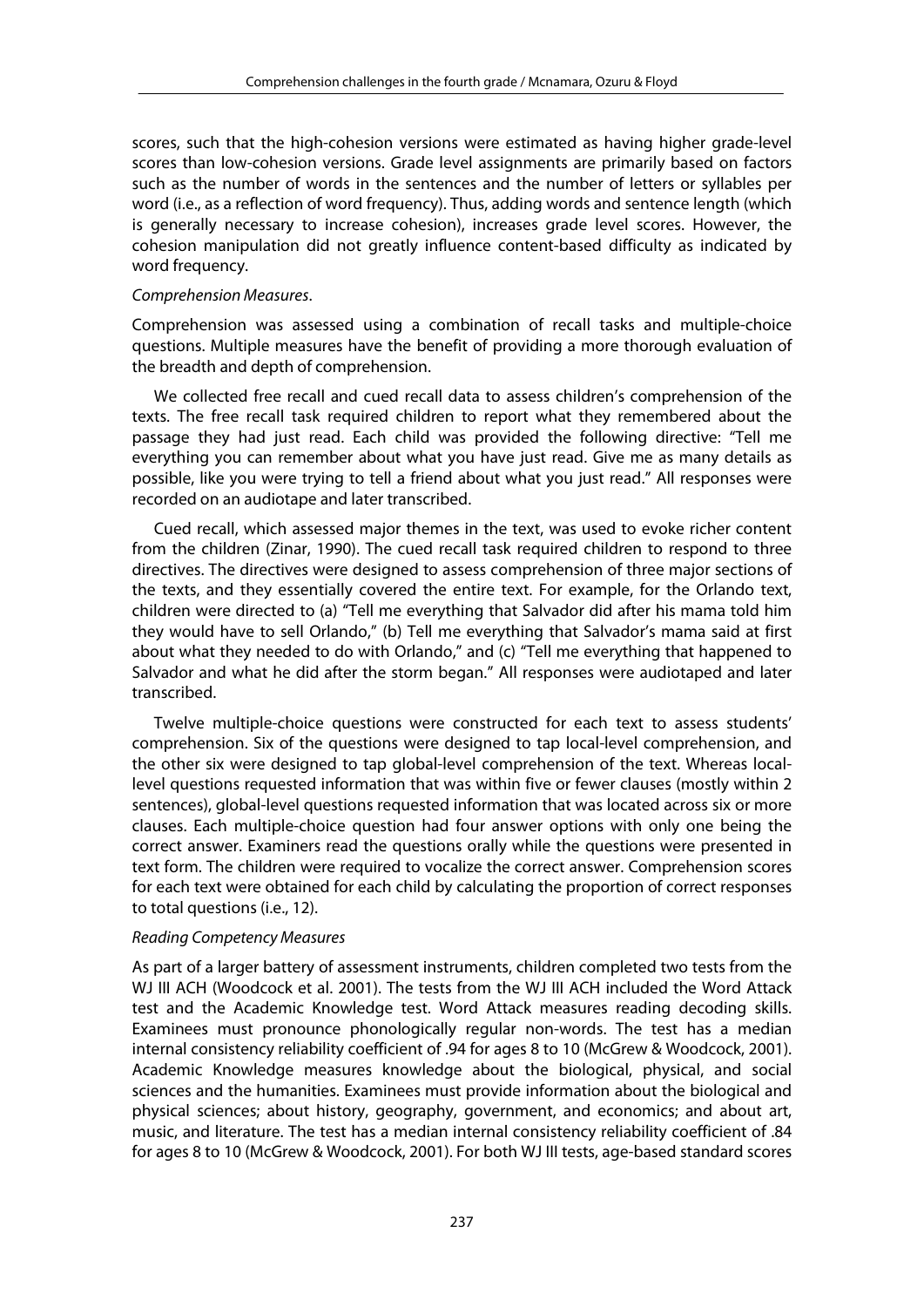(*M* = 100, *SD* = 15) were obtained. For Word Attack, the standard score represents decoding skills. The standard score for the Academic Knowledge tests represents world knowledge.

# *Procedures*

*Recruitment.* Children were recruited by sending letters of invitation to parents through the children's school classrooms. The letters provided information about the study and requested that parents contact researchers to schedule a testing session. Testing sessions were conducted on five Saturdays during fall 2003. After completion of the testing, children were provided a gift card to a department store, coupons from merchants, and school supplies.

*Testing.* An assessment battery was completed in approximately a 2-hour testing session. Graduate students who had successfully completed a graduate course covering the administration of standardized tests completed all testing. Children first silently read each text within a 5-minute period. After reading the first text, the text was removed from view before answering the free and cued recall questions and 12 multiple-choice questions. This process was repeated with the remaining four texts. The cohesion manipulation was organized such that children either read the high-cohesion or low-cohesion version of each text. The cohesion manipulation was counterbalanced so that an equal number of children read high-cohesion and low-cohesion versions of each of the four texts. The order of texts was counterbalanced using a Latin-square design. Finally, after reading the texts and answering the recall and multiple-choice questions, children completed the battery of reading competency tests.

*Coding Recall Data*. The analysis focused on the amount of information children recalled about information in the text by counting the number of propositions recalled for each text. It is important to note that we matched all recall to ideas contained in the low-cohesion versions of the texts so we could evaluate whether reading the high cohesion versions of a texts that contained the same ideas in a more understandable way, increased recall for the main ideas contained in the low-cohesion versions of the text. Thus, the number of propositions in the low-cohesion texts provided a benchmark for which we could compare the amount of recall that children generated from the low-cohesion and high-cohesion versions of the texts.

There were two steps to the recall analysis. First, the low-cohesion versions of narrative and expository texts were propositionalized using a conventional method in which the information contained in each sentence was broken into main propositions and subpropositions (see Kintsch, 1998). Main propositions consisted of the main idea, whereas the sub-propositions contained details pertaining to the main idea. For instance, the main proposition for the sentence "Plants need sunlight, air and water to live" consisted of the notion that plants need things to live. The sub-proposition consisted of the notion that plants need sunlight, and water. The number of main propositions mapped on to the number of sentences contained in each low-cohesion text (e.g., 45 propositions for the plant text). Second, the children's transcribed recall data were divided into idea units. Idea units were classified as utterances that contained a subject, verb, and direct object. Idea units were separated by connectives, such as so, and, but, and because. Every idea unit was matched to the propositions. In cases where children repeated information, each idea unit was counted only once.

Our initial analysis also focused on inferences children generated about information in the text (i.e., information that was extrapolated from but not directly specified in the texts). Using previous research as a guide (e.g., Kintsch, 1993), inferences were classified as textbased, elaborative, global, or irrelevant. However, we did not further analyze inference data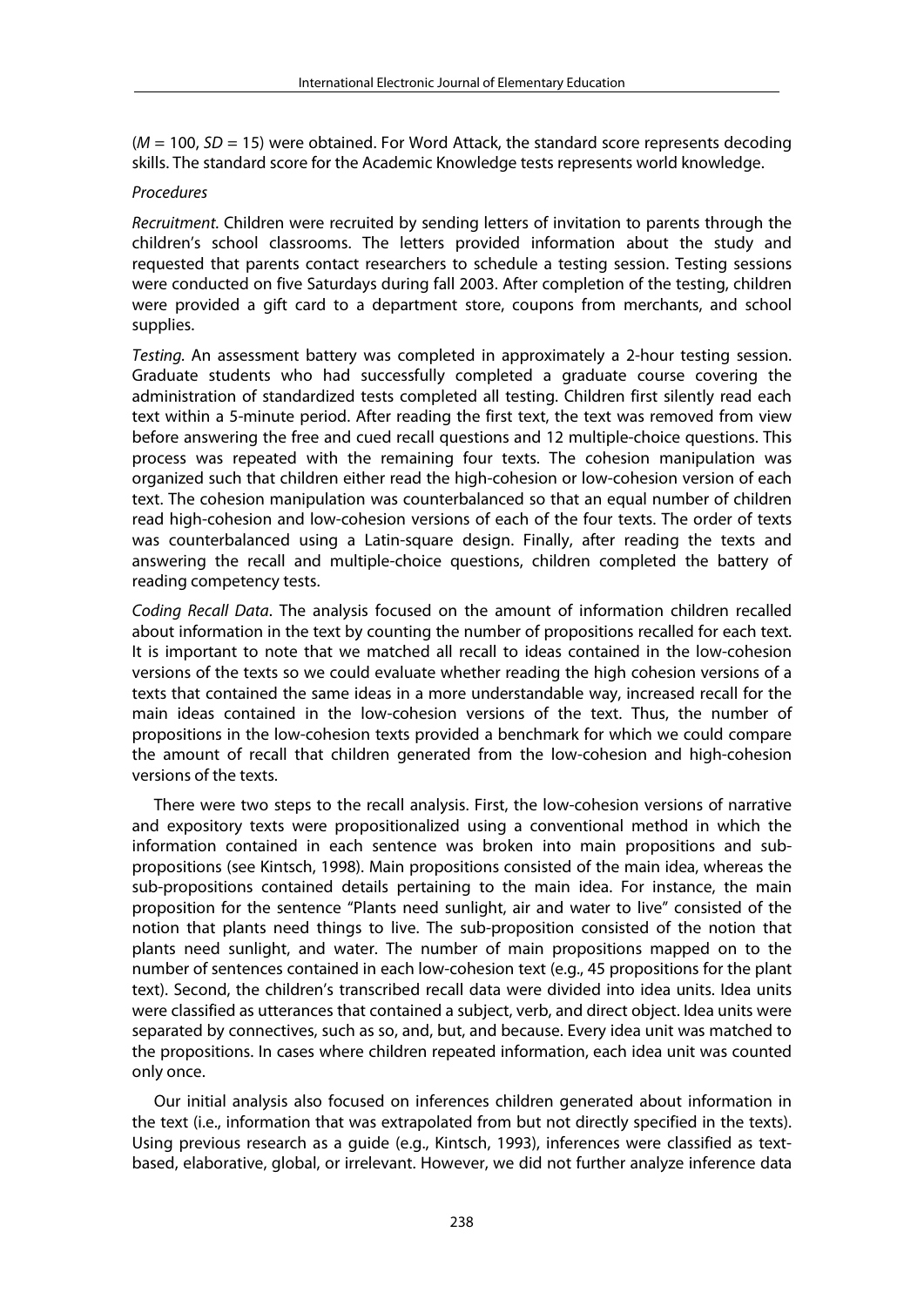because too few inferences were produced (inferences comprised only 3% of cued recall question answers and 1% of free-recall question answers).

All the free recall and cued recall was coded by two trained raters. Half the data was coded by a third trained rater. Inter-rater reliability was evaluated for all dimensions of coding between the third rater and each of the two raters. Simple agreement and Kappa analyses indicated that agreement reached 90% or above on all dimensions, which indicates a high level of agreement. Disagreements were resolved by discussion between raters.

*Proposition Analysis.* The recall analyses assessed the number of propositions recalled. To account for the completeness of information recalled, a value of 1.0 was assigned to recall that contained the main proposition and more detailed information cited in the subproposition. A value of 0.5 was assigned to recall data that contained the main proposition but that did contain the detailed information in the sub-proposition. A value of 0 was assigned when the proposition was not recalled. For example, a value of 0.5 was assigned for the sentence "Plants need sunlight, water, and air to live" when a child stated that plants need water to live. A value of 1 was assigned when the child stated that plants need water, sunlight, and air. Because children's propositional recall sometimes contained erroneous information, recall that contained such information received a score of 0.5. For example, a child may have erroneously stated, "Plants do not need sunlight." Once recall scores were totaled for a text, they were transformed into a proportion because there were an unequal number of propositions contained in the four texts.

Free recall and cued recall propositions were summed into separate scores to focus on different dimensions of comprehension across tasks. Thus, it was possible for children to recall the same information in the free recall task and in the cued recall task. For the free recall analysis, proportion scores were calculated by dividing the free recall score by the number of propositions that could potentially be recalled for each text. For the cued recall analysis, the recall scores were summed for each of the free recall questions and divided by the number of directly relevant main propositions that could be potentially recalled (for each question).

To determine which sentences contained directly relevant information, two experimenters identified propositions that directly related to the cued-recall directives from three categories: directly related sentences, indirectly related sentences, and irrelevant sentences. There were 32 main propositions directly relevant to the Plant directives, 52 to the Heat directives, 28 to the Moving directives, and 35 to the Orlando directives. Note that the same proposition was sometimes classified as directly relevant for more than one cued-recall question; in such cases, the same proposition was counted for each of the relevant questions. Kappa analyses showed that there was a high level of agreement between raters across both texts (weighted Kappa  $= .85$  expository texts and  $.85$  for the narrative texts). Disagreements were resolved by discussion.

# **Results**

# *Preliminary Analyses*

Performance on the comprehension questions for the two narrative texts (Orlando and Moving) and for the two expository texts (Plants and Heat) were compared to verify whether there was an effect of text within genre. There were no statistically significant differences in children's performance comparing the two narrative texts on the multiple-choice, free recall, or cued recall tasks. There were no differences on children's performance between the two expository texts for the free recall and cued recall tasks. However, on the multiple-choice questions, children performed better on the Plant questions (*M* = .60, *SD* = .22) than on the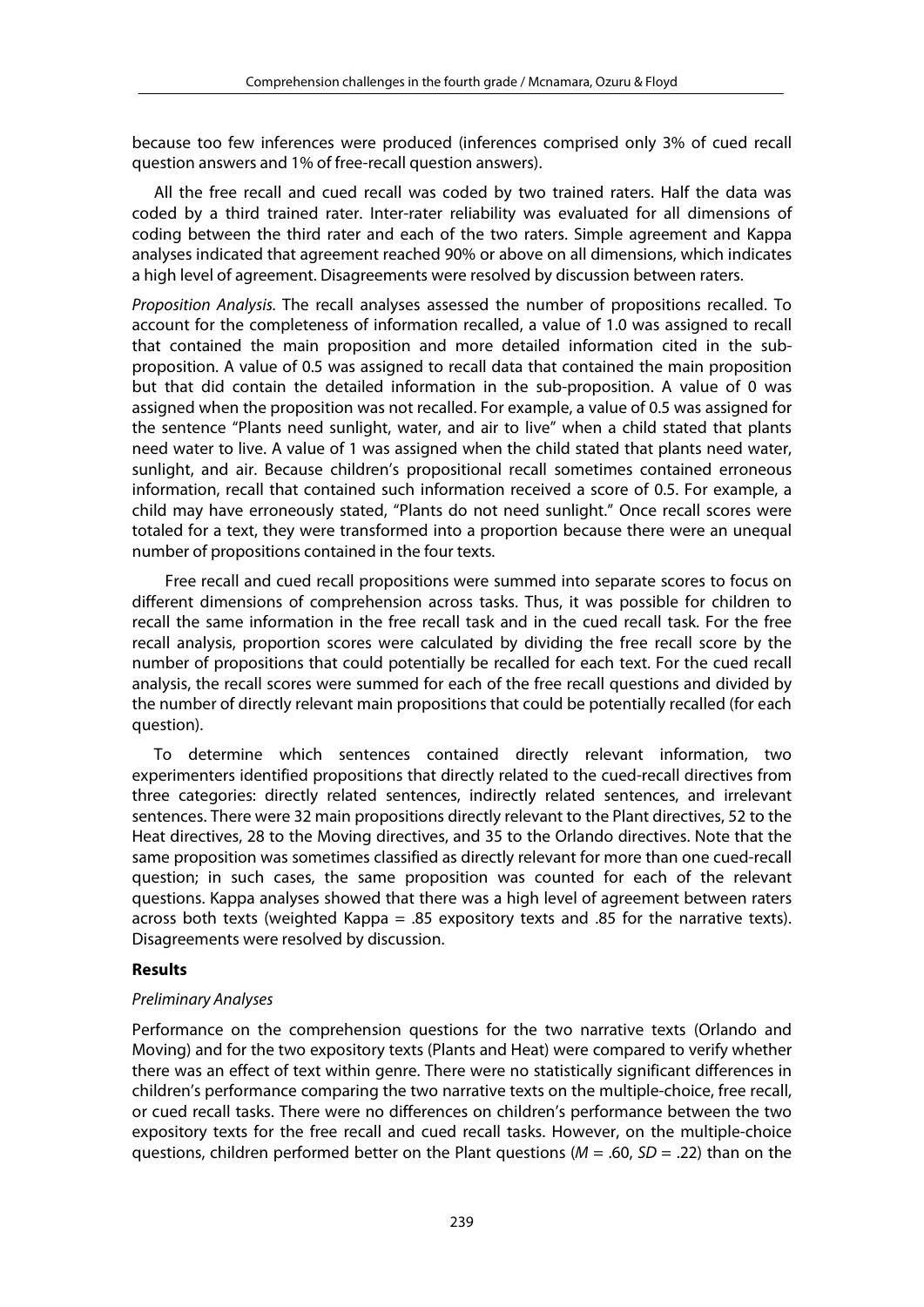Heat questions (*M* = .52, *SD* = .21), *t*(64) = 3.96, *p* < .01. We conducted item analyses to examine whether these effects were due to a subset of the multiple-choice questions, but superior performance was evident for the majority of questions for the Plants text. We further confirmed that this effect may have been due to the ease of the questions (and not due to differences between the texts) because the Flesch–Kincaid grade level for the multiple-choice questions for the Heat text (*M* = 2.99, *SD* = 1.77) was somewhat, though not significantly, higher than the Plant text  $(M = 1.94, SD = 1.29)$ ,  $F(1, 22) = 2.751$ ,  $p = .111$ , indicating that questions for the Heat text are somewhat more difficult than questions for the Plant text. These effects are unfortunate; however, the results from the recall analyses were not affected by the ease of the questions and thus provide confirmatory validity to the overall results.

## *Relations between Comprehension Measures, Decoding Skill, and World Knowledge*

As can be expected, there was a significant, moderate correlation between decoding skill and world knowledge (*r* = .52, *p* <.01). Among dependent measures, the two recall measures (free and cued) correlated highly (*r* = .81, *p* <.01). By contrast, where the tasks differed more, the correlations between performance on the multiple-choice questions and free recall (*r* = .46, *p* <.01) and cued recall (*r* = .50, *p*<.01) were significant but moderate in magnitude.

# *Effects of Reader Abilities, Genre, and Cohesion*

We performed a median split on the standardized individual difference scores resulting in high and low groups for each knowledge and decoding skill measure. The mean scores for the high and low groups on the two individual difference measures are presented in Table 2.

|                            | Ability group |               |
|----------------------------|---------------|---------------|
| Individual difference test | Low<br>M (SD) | High<br>M(SD) |
| WJ III Academic Knowledge  | 92.97 (5.04)  | 113.06 (6.80) |
| WJ III Word Attack         | 97.39 (4.04)  | 114.17 (7.86) |

**Table 2.** *Mean Scores on Aptitude Measures for Children Assigned to the Low and High Groups*

We conducted separate mixed ANOVAs on performance on each of the three dependent measures: multiple-choice questions, free recall questions, and cued recall questions. In these ANOVAs, within-subjects factors were genre (narrative vs. expository) and cohesion (low vs. high cohesion). The between-subjects factor was either knowledge level (high vs. low knowledge) or reading decoding skill (high vs. low decoding skill). The ANOVAs were conducted separately for knowledge and decoding skill because including both factors reduced some cell sizes to unacceptably low numbers.

To ensure that the statistically significant effects identified from the ANOVAs were not distorted by entering knowledge or decoding skill as a categorical variable (high or low), we conducted multiple regression analyses in which either knowledge and reading decoding skill was entered as a continuous variable. Children's scores on the Academic Knowledge test or scores on the Word Attack test were entered as a separate independent variable, and scores on the comprehension measures were the dependent variables. We also ran multiple regression analysis with the Academic Knowledge and Word Attack scores as well as the centered interaction between the Academic Knowledge and Word Attack scores as independent variables to assess the robustness of these effects comprehension. Significant main and interaction effects generated from the ANOVAs were replicated in the regression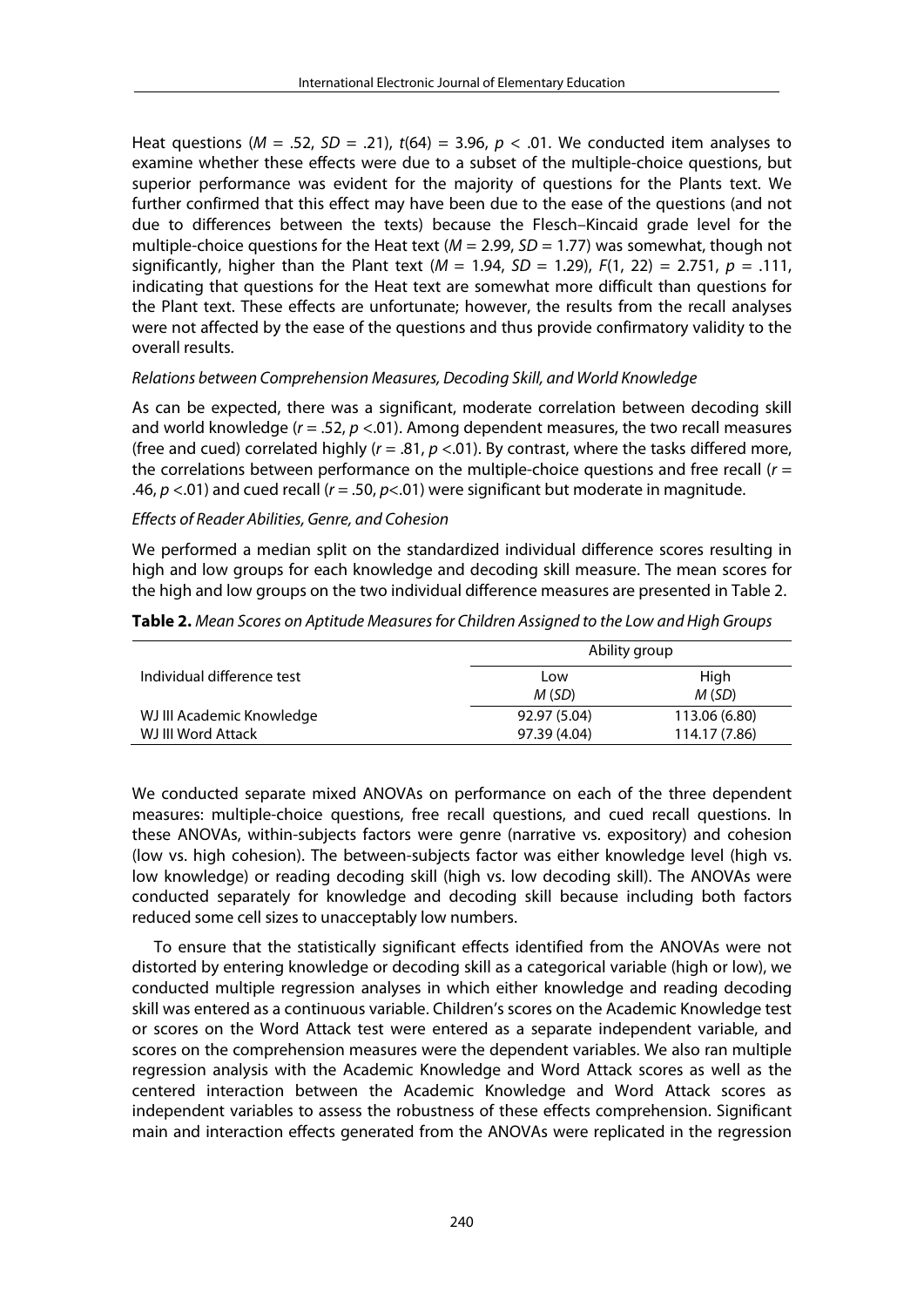analyses. We report only the ANOVAs because this method mimics prior research on knowledge and cohesion interactions, and is most easily interpreted.

# *World Knowledge Analysis*

We begin by describing the results when knowledge levels are entered as the betweensubjects factor. A 2 x 2 x 2 mixed ANOVA was conducted for each of the three dependent measures. These data are presented in Table 3. The first section below describes the effects of genre and knowledge, and the second describes the effects of cohesion.

**Table 3.** *Proportion Correct for the Three Reading Comprehension Measures as a Function of Knowledge, Genre, and Cohesion*

| Knowledge | Text type       | Reading comprehension measure |             |             |  |
|-----------|-----------------|-------------------------------|-------------|-------------|--|
| level     | Genre/Cohesion  | Multiple-choice               | Cued recall | Free recall |  |
|           |                 | M(SD)                         | M (SD)      | M(SD)       |  |
| Low       | Narrative/Low   | .62(.16)                      | .33(.15)    | .16(.12)    |  |
| Low       | Narrative/High  | .70(.12)                      | .36(.15)    | .18(.11)    |  |
| Low       | Expository/Low  | .45(.17)                      | .06(.05)    | .06(.05)    |  |
| Low       | Expository/High | .42(.18)                      | .06(.05)    | .04(.03)    |  |
| High      | Narrative/Low   | .77(0.14)                     | .39(.14)    | .22(.11)    |  |
| High      | Narrative/High  | .81(.11)                      | .30(.12)    | .19(0.09)   |  |
| High      | Expository/Low  | .68(.17)                      | .12(0.08)   | .08(.06)    |  |
| High      | Expository/High | .71(.17)                      | .15(.09)    | .09(0.07)   |  |

**Table 4.** *Proportion Correct for Three Reading Comprehension Measures for the Narrative and Science Texts* 

|                       | Narrative text | Science text | ANOVA    |             |
|-----------------------|----------------|--------------|----------|-------------|
|                       | M(SD)          | M(SD)        | df1, df2 |             |
| Fourth-grade children |                |              |          |             |
| Multiple-choice       | .73(.12)       | .57(20)      | 1.63     | $68.20***$  |
| Cued recall           | .34(.12)       | .10(0.07)    | 1,50     | 226.72***   |
| Free recall           | .19(0.09)      | .07(.05)     | 1,52     | $113.92***$ |

*Note.* \*\*\* = *p* < .001

| Table 5. Proportion Correct for Three Reading Comprehension Measures for Low and High- |  |
|----------------------------------------------------------------------------------------|--|
| Knowledge Readers                                                                      |  |

|                 |                            | High     |          |              |
|-----------------|----------------------------|----------|----------|--------------|
|                 | Knowledge<br>Low Knowledge |          |          | <b>ANOVA</b> |
|                 | M(SD)                      | M (SD)   | df1, df2 |              |
| Multiple-choice | .34(.10)                   | .74(.10) | 1,63     | $59.27***$   |
| Cued recall     | .20(.07)                   | .24(.07) | 1,50     | 2.88         |
| Free recall     | .11(.06)                   | .15(.07) | 1,52     | 3.68         |

*Note.*  $* = p < .05$ ,  $** = p < .001$ .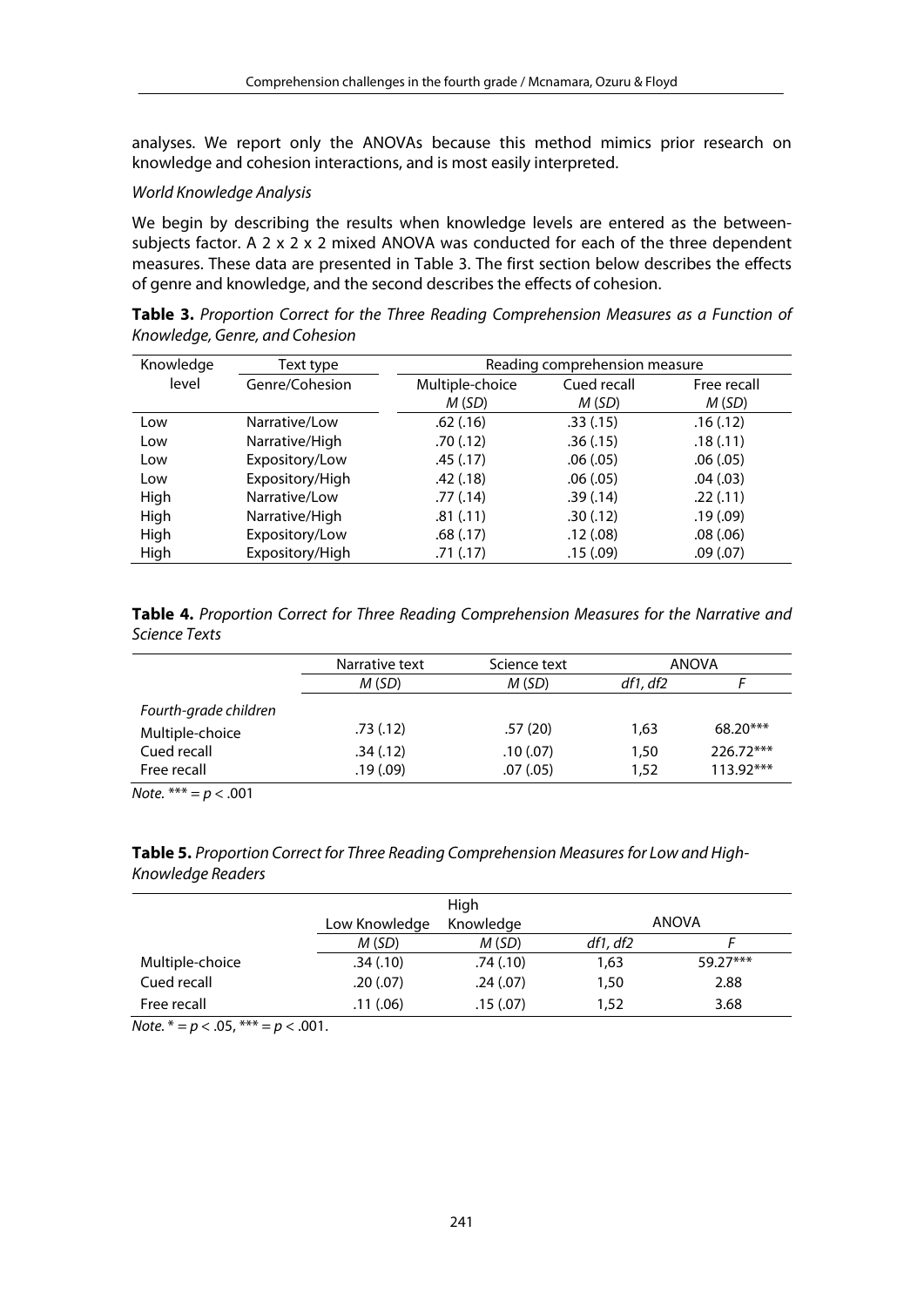|                 |                | <b>Narrative</b>     |            |                | Expository      |            |                      |
|-----------------|----------------|----------------------|------------|----------------|-----------------|------------|----------------------|
|                 | Low K<br>M(SD) | High K<br>M(SD)      |            | Low K<br>M(SD) | High K<br>M(SD) |            | Interacti<br>on<br>F |
| Multiple-choice | .66(.12)       | .79 <sub>(.87)</sub> | $-5.20***$ | .43(.14)       | .70(0.15)       | $-7.36***$ | $11.06**$            |
| Cued recall     | .34(.13)       | .34(.11)             | $-0.50$    | .04(.03)       | .09(0.05)       | $-5.21***$ | 2.99                 |
| Free recall     | .17(.10)       | .20(0.08)            | $-1.22$    | .04(0.04)      | .08(0.05)       | $-2.85**$  | $\leq$ 1             |

**Table 6.** *Interaction between Genre and Knowledge* 

*Note.* K= knowledge.

 $** = p < .01, ** * = p < .001.$ 

*Genre and knowledge.* As shown at the top of Table 4, there was a main effect of genre for all three dependent measures, indicating that children's comprehension was better for the narrative texts than for the expository texts. As shown at the top of Table 5, the effect of knowledge was significant for the multiple-choice questions but marginal for the cued recall and recall measures. Thus, high-knowledge readers showed better comprehension than did low-knowledge readers, and this finding was most apparent on the multiple-choice questions.

As shown in Table 6, there was a significant interaction between genre and knowledge using scores from the multiple-choice questions, and there was a marginal interaction using the cued recall measure. Follow-up tests confirmed that the effect of knowledge was greater for the comprehension of expository texts than for the narrative texts.

*Text cohesion.* There was a main effect of cohesion on the multiple-choice question performance. As shown in Table 7, children comprehended the high-cohesion texts better than the low-cohesion texts. However, the effects of cohesion were not reliable for the two recall measures.

|                                              | Low cohesion<br>M(SD) | High cohesion<br>M(SD) |         |
|----------------------------------------------|-----------------------|------------------------|---------|
| Multiple-choice                              | .63(.15)              | .67(0.15)              | $4.35*$ |
| Cued recall                                  | .22(.09)              | .22(.08)               | <1      |
| Free recall                                  | .13(.7)               | .12(.7)                | ⊂ 1     |
| $N_{\text{max}}$ $\frac{N}{2}$ $\frac{N}{2}$ |                       |                        |         |

**Table 7.** *Proportion Correct for Low and High Cohesion Texts on the Three Dependent Measures* 

*Note.* \* = *p* < .05.

| Table 8. Interaction between Cohesion and Genre |  |  |  |
|-------------------------------------------------|--|--|--|
|-------------------------------------------------|--|--|--|

|             | Low Coh    | <b>Narrative</b><br>High Coh | t        | Expository<br>High Coh<br>Low Coh |            |         | Inter-      |
|-------------|------------|------------------------------|----------|-----------------------------------|------------|---------|-------------|
|             | M(SD)      | M(SD)                        |          | M(SD)                             | M(SD)      | t       | action<br>F |
| Multiple-   |            |                              |          |                                   |            |         |             |
| choice      | 0.69(0.16) | 0.76(0.13)                   | $3.09**$ | 0.57(0.21)                        | 0.57(0.23) | 0.12    | $5.07*$     |
| Cued recall | 0.35(0.15) | 0.33(0.14)                   |          | 0.09(0.06)                        | 0.10(0.09) |         |             |
|             |            |                              | 1.36     |                                   |            | $-1.26$ | $5.66*$     |

*Note.* Coh = cohesion.

 $** = p < .01, ** * = p < .001.$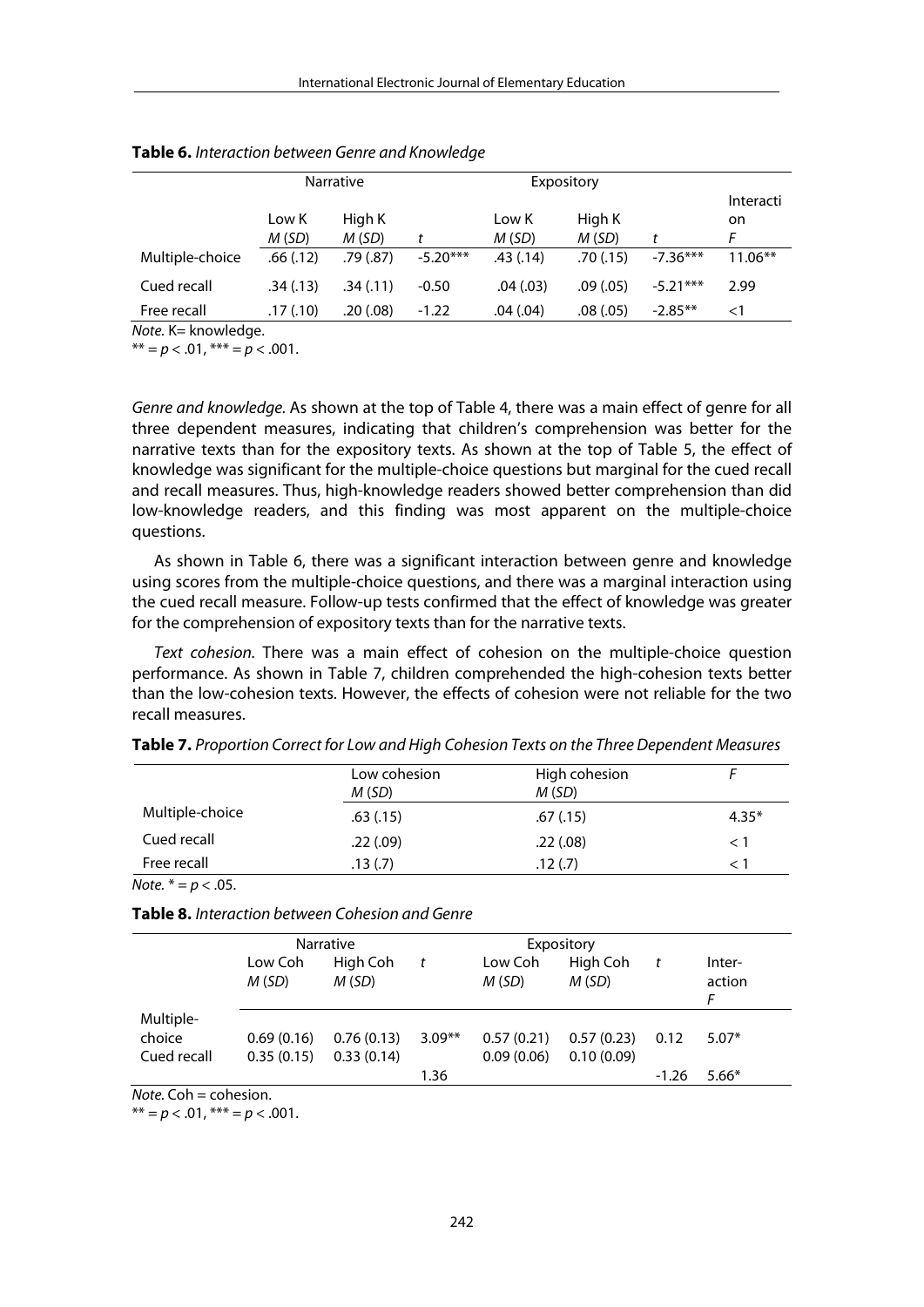As shown in Table 8, there was a significant interaction between cohesion and genre on the multiple-choice question and cued recall question performance. Follow-up analyses on the multiple-choice data indicated that for the narrative texts, children comprehended the highcohesion texts better than the low-cohesion texts, whereas there was no effect of cohesion for the expository texts. The interaction according to the cued recall measure is more difficult to interpret because none of the separate effects were significant. Nonetheless, the trends indicated that there was a slight advantage for low cohesion narrative texts, compared to a slight advantage for high cohesion science texts.

There was also a two-way interaction between cohesion and world knowledge on the cued recall task, *F*(1,50) = 5.67, *p* < .05, but not on the multiple-choice or free recall task (both *F*<1). The interaction indicated that high-knowledge readers recalled more information after reading the low-cohesion texts,  $M = 0.26$ ,  $SD = 0.09$ , than the high-cohesion texts,  $M = 0.22$ , *SD* = 0.08; *t*(25) = -2.23, *p* < .05). However, there was no effect of cohesion for low-knowledge readers,  $M_{\text{low cohesion}} = 0.20$ ,  $SD = 0.08$ ;  $M_{\text{high cohesion}} = 0.21$ ,  $SD = 0.08$ ;  $t(25) = 1.10$ ,  $p = .28$ .

Most importantly, there was a three-way interaction between genre, cohesion, and knowledge on the cued and free recall measures (cued recall: *F*(1,50) = 11.86, *p* < .01; free recall;  $F(1,52) = 6.52$ ,  $p < .05$ ). This interaction was marginal for the multiple-choice measure,  $F(1,63) = 2.61$ ,  $p = .10$ . This interaction is displayed for the recall measures in Figure 1 (see also Table 3 for means). As already noted, there is a larger effect of knowledge for the science texts than for the narrative texts. Moreover, we see in Figure 1 that the effect of knowledge depends on cohesion, particularly for the narrative texts, such that there was a reversed cohesion effect for high-knowledge readers and a slight benefit for high cohesion for the low-knowledge readers. High-knowledge students tended to show better comprehension after reading the low-cohesion narrative text than the high cohesion narrative text (multiple choice, *t*(33) = -1.51, *p* = .14, cued recall, *t*(26) = -3.88, *p* < .05, free recall, *t*(26) = 1.65, *p* = .11). In contrast, this pattern did not emerge for the low-knowledge readers. There were trends indicating benefits of cohesion for low-knowledge readers on the narrative text and highknowledge readers on the science texts, but these effects were not reliable. It is notable that the scores for low-knowledge readers on the measures of expository recall were extremely low (see Figure 1 and Table 3), indicating that low-knowledge readers may not have understood the science text sufficiently in order for us to fully interpret the three-way interaction.



**Figure 1.** Interaction between knowledge, genre, and cohesion on the cued recall task and the free recall task.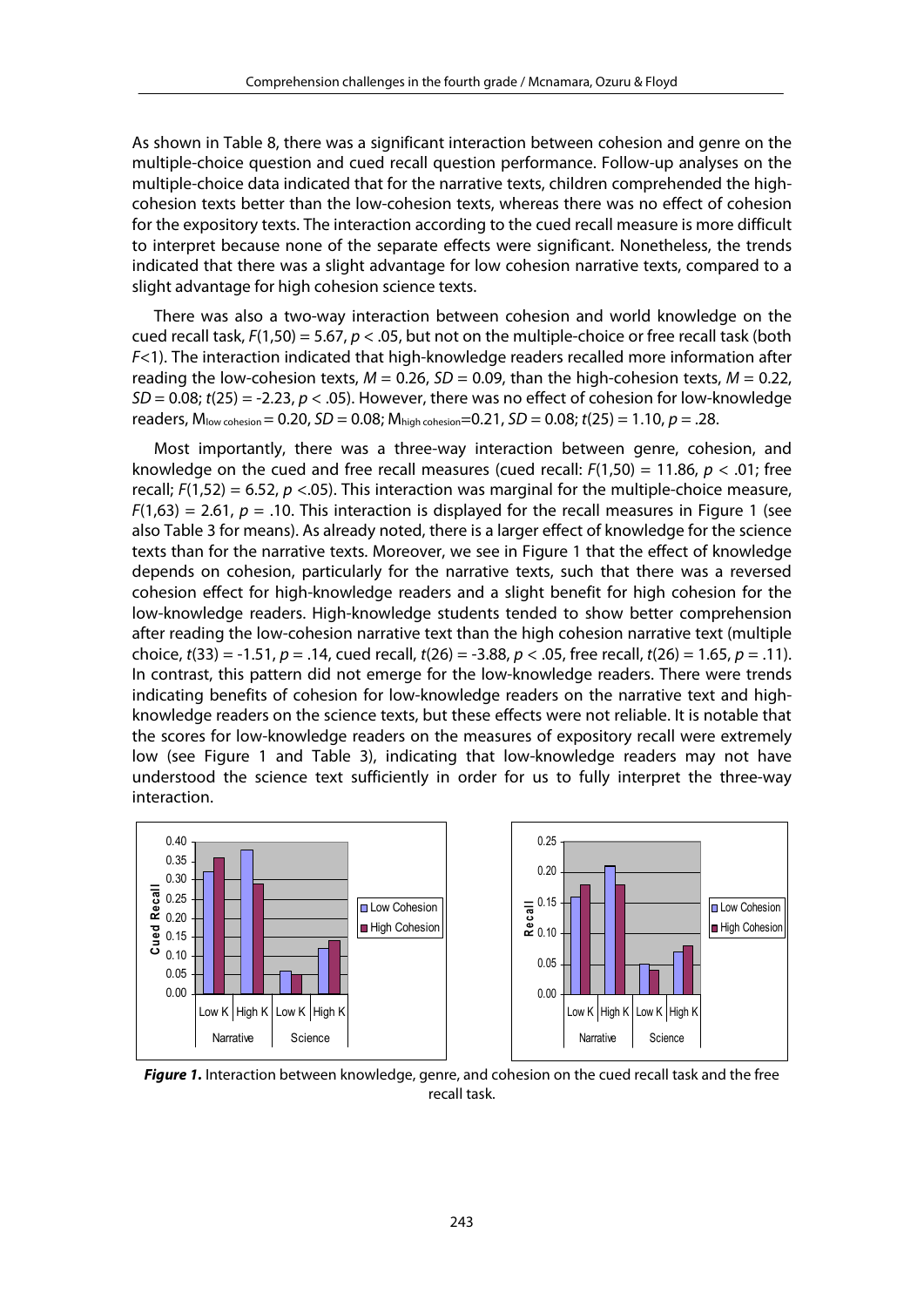# *Decoding Skill Analysis*

Our second set of analyses examined potential effects of decoding skill for the fourth grade children by conducting the same  $2 \times 2 \times 2$  ANOVA as reported above, but this time with decoding skill entered as the dichotomous variable. We only report the effects that are not redundant with the effects reported above, that is, those that involve decoding skills. The mean scores on the comprehension measures are reported in Table 9.

| Decoding skill | Genre/cohesion        | Multiple-choice | Cued recall | Free recall |
|----------------|-----------------------|-----------------|-------------|-------------|
|                |                       | M(SD)           | M(SD)       | M(SD)       |
| Low            | Narrative low         | .65(.17)        | .32(.14)    | .17(.10)    |
| Low            | Narrative high        | .72(.13)        | 31(.12)     | .18(.10)    |
| Low            | <b>Expository low</b> | .50(.19)        | .08(.06)    | .06(.04)    |
| Low            | Expository high       | .51(.23)        | .10(0.07)   | .05(.03)    |
| High           | Narrative low         | .75(.15)        | .41(.15)    | .22(.13)    |
| High           | Narrative high        | .81(.11)        | .35(.16)    | .21(.11)    |
| High           | <b>Expository low</b> | .66(.20)        | .11(.08)    | .09(.06)    |
| High           | Expository high       | .65(.20)        | .11(.10)    | .10(0.08)   |

**Table 9.** *Proportion Correct Scores as a Function of Decoding Skills, Genre, and Cohesion* 

**Table 10.** *Proportion Correct for Low and High Decoding Children on the Three Dependent Measures*

|                                                                                                                                                                                                                                                                                                                                    | Low decoding<br>M(SD) | High decoding<br>M(SD) |            |  |
|------------------------------------------------------------------------------------------------------------------------------------------------------------------------------------------------------------------------------------------------------------------------------------------------------------------------------------|-----------------------|------------------------|------------|--|
| Multiple-choice                                                                                                                                                                                                                                                                                                                    | .59(.14)              | .72(.11)               | $15.54***$ |  |
| Cued recall                                                                                                                                                                                                                                                                                                                        | .20(.07)              | .25(.08)               | $4.28*$    |  |
| Free recall                                                                                                                                                                                                                                                                                                                        | .11(.05)              | .15(.07)               | $5.05*$    |  |
| $\mathbf{A}$ $\mathbf{A}$ $\mathbf{A}$ $\mathbf{A}$ $\mathbf{A}$ $\mathbf{A}$ $\mathbf{A}$ $\mathbf{A}$ $\mathbf{A}$ $\mathbf{A}$ $\mathbf{A}$ $\mathbf{A}$ $\mathbf{A}$ $\mathbf{A}$ $\mathbf{A}$ $\mathbf{A}$ $\mathbf{A}$ $\mathbf{A}$ $\mathbf{A}$ $\mathbf{A}$ $\mathbf{A}$ $\mathbf{A}$ $\mathbf{A}$ $\mathbf{A}$ $\mathbf{$ | $\sim$ 0.00           |                        |            |  |

*Note.*  $* = p < .05$ ,  $** = p < .001$ .

As shown in Table 10, there was a main effect of decoding skill according to all three measures of comprehension indicating that skilled decoders performed better on the comprehension tasks than their less skilled counterparts. However, there were no significant interactions involving decoding skills. Thus, decoding skill affected comprehension, but the effects of text genre and text cohesion did not depend on decoding skill.

# **Discussion**

The purpose of this study was to examine young children's comprehension as a function of the characteristics of the text and the children's knowledge and reading decoding skill levels. Our overarching goal was to more fully understand factors that might contribute to reading problems that seem to emerge in the fourth grade, called the fourth grade slump. The most important prediction made in this study is that at the age when young children are expected to begin *learning from text*, successful comprehension will largely depend on the reader's knowledge about the world and about specific domains. We made this prediction because this educational period is when children are exposed to a wider variety of texts, and moreover, successful comprehension of those texts demands the integration of knowledge with the text. The more that knowledge is required from the text, the more we can expect to see influences of the reader's knowledge level. Thus, we predicted that interactions between levels of world knowledge and characteristics of the text would emerge around grade 4. Indeed, we observed complex interactions between knowledge, text genre, and text cohesion in this study with fourth grade students.

Findings confirmed that text comprehension is influenced by decoding skill as well as the availability of knowledge to the reader. Better decoders showed better comprehension than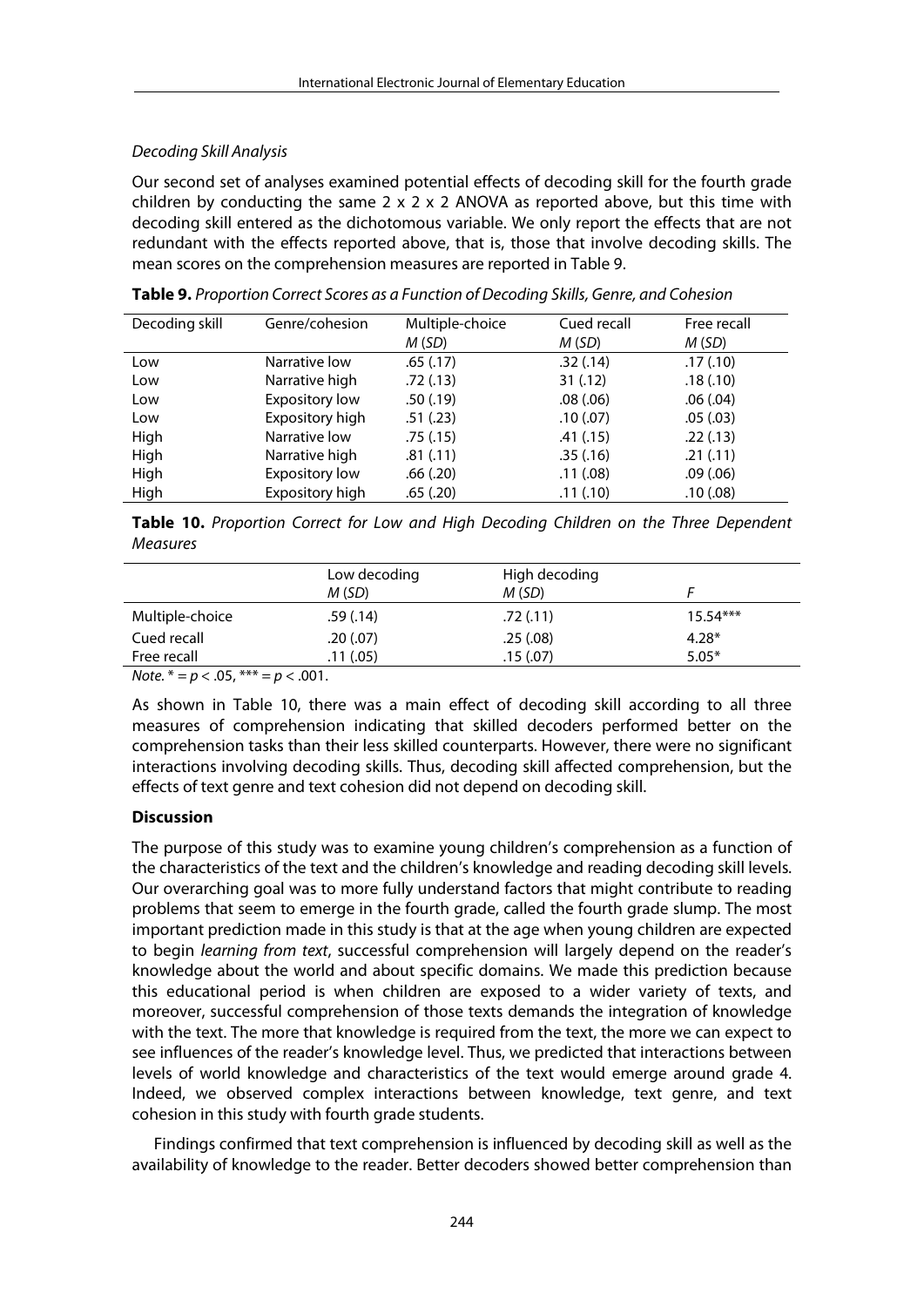less skilled decoders and children with more world knowledge performed better on the comprehension measures than did those with less knowledge. Also, children showed better comprehension of narrative than science texts. This result is most likely because narrative texts are more familiar in structure and contain more familiar information than do science texts, and thus readers have more knowledge available to facilitate comprehension.

We also found that the effect of knowledge was greater for science texts than for narrative texts. Thus, knowledge was more important when the text was more knowledge demanding. Further, a three-way interaction was expected between knowledge, text genre, and text cohesion. The children exhibited a reversed cohesion effect when the texts were familiar (i.e., narrative texts) and when they had sufficient knowledge to fill in the cohesion gaps in the text (i.e., high knowledge readers). This result replicates findings with adolescent readers' (McNamara et al., 1996) and adult readers (McNamara, 2001; McNamara & Kintsch, 1996). It confirms that text understanding can be improved when the reader is induced to make more inferences and when those inferences are likely to be successful.

We further predicted that there would be an advantage for high cohesion text. While there was a main effect of cohesion for multiple-choice question performance, the benefits of cohesion were moderate and inconsistent across measures, and did not occur for science texts. To some extent, this result was predicted in the sense that we predicted an interaction of cohesion, genre, and knowledge levels. Nonetheless, the results suggest that our manipulations to the cohesion of these texts may not have been sufficient to fully support the children's understanding of the text. Prior research has clearly established a benefit of cohesion manipulations to texts for children of this age (Beck, McKeown, Omason, & Pople, 1984; Beck, McKeown, Sinatra, & Loxterman, 1991; Loxterman, Beck, & McKeown, 1994). However, the studies that have shown benefits of cohesion included manipulations to the explanatory content in the text. In contrast, in the current study, we were conservative in our approach to avoid adding large amounts of explanatory information to the high cohesion text that could not be inferred in the low cohesion text. This approach is motivated by the goal of not confounding cohesion manipulations with the addition of extra information. However, it seems that the young readers in this study needed more background information in the texts to support their understanding. Simply adding cohesion cues, and not explanatory information, is not likely to be sufficient for young readers as an approach to improving comprehension of challenging texts.

# *Limitations and Future Directions*

The interpretation of these findings should be tempered by at least two limitations. First, although we believe that we selected the two most consistent, powerful, and theoretically valid aptitudes for reading comprehension, other reading aptitudes deemed important in previous research, such as oral language-based abilities (Carver & David, 2001; Storch & Whitehurst, 2002), metacognitive strategy knowledge (Baker, 1985; Wong, 1985), and knowledge of text structure (Williams et al., 2005), were omitted from this study. Second, although our sample was quite diverse in terms of gender, race, and socio-economic status and although they were recruited from four public schools in a large metropolitan school district, these samples do not well demonstrate representativeness of all readers in fourth grades. In fact, the children demonstrated somewhat above average performance and somewhat restricted range on the standardized, norm-based screening measures and on the standardized, norm-based reading decoding and world knowledge measures. Subsequent studies should ensure that there are sufficient readers with low normative levels on such measures.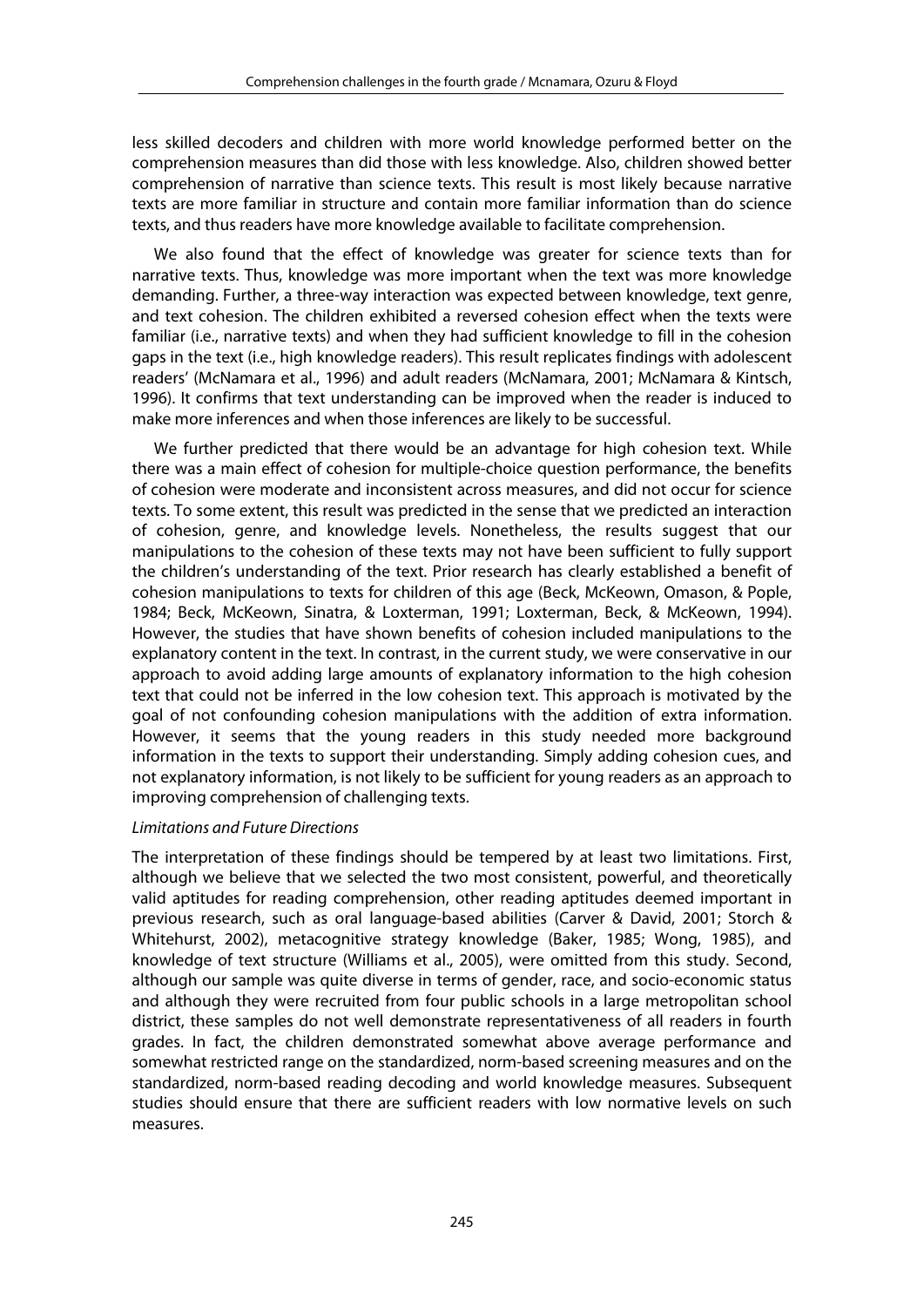# *Conclusions*

The results of this study further our understanding of factors that may lead to comprehension problems for children in the fourth grade. Essentially, at this age, children are expected to be and generally are developmentally ready to make inferences while reading text and to learn from text. It is at this age that decoding skills are expected to be largely in place and it is at this age when these young children are increasingly expected to read and learn from expository texts. However, generating inferences depends on prior knowledge. If the reader does not possess sufficient knowledge, inferences are likely to be unsuccessful. Thus, comprehension problems will become more evident (in comparison to their peers), for children in the fourth grade who have not gained sufficient knowledge about the world. Decoding skills are clearly important, but deficits in decoding skills are likely to be evident on all types of texts. Thus, decoding skill problems are likely to be detected far before the fourth grade. In contrast, different problems will occur for readers who are expected to learn from text. When readers are able to make inferences, and the text calls for those inferences, differences in levels of knowledge will be a principle factor contributing to comprehension problems.

• • •

## **Acknowledgment**

The research was supported in part by the Institute for Education Sciences (IES R305G020018-02). Any opinions, findings, and conclusions or recommendations expressed in this material are those of the authors and do not necessarily reflect the views of the IES. This project was a collaborative endeavor; hence we are also grateful to all of the members of the Coh-Metrix project who contributed to this study in various ways. We are particularly grateful to Rachel Best who helped to conduct and analyze this study. We are also grateful to Max Louwerse and Art Graesser who were co-investigators on this project.

**Danielle S. McNamara** is a Professor in the Psychology Department and Senior Scientist in the Learning Sciences Institute at Arizona State University. Her academic background includes a *Linguistics B.A. (1982), a Clinical Psychology M.S. (1989), and a Cognitive Psychology Ph.D.* (1992). Her research involves the study of learning and cognitive sciences and the development of educational technologies (Coh-Metrix, iSTART, Writing Pal; see soletlab.com). One focus of her work is on developing methods to improve success for struggling students. She has served on numerous funding panels, governing boards, editorial boards, and as Associate Editor for three journals.

**Dr. Yasuhiro Ozuru** is an Assistant Professor of Psychology at the University of Alaska Anchorage. He received a Ph.D. in experimental psychology with focus on cognitive psychology from New School University in 2003. He has worked on various projects related to computer-based tutoring for reading comprehension strategies and projects to develop assessment tools for elementary school students' digital literacy. His current research interests are in the areas of discourse processing and argumentation.

**Randy G. Floyd** is an Associate Professor of Psychology at The University of Memphis. He is the Editor of the Journal of School Psychology, and he has served on the editorial boards of Journal of Psychoeducational Assessment, Journal of School Psychology, School Psychology Review, and Psychology in the Schools. His research interests include the structure, measurement, and correlates of cognitive abilities; aptitudes predicting reading comprehension; the technical properties of early numeracy measures; and the process of professional publication.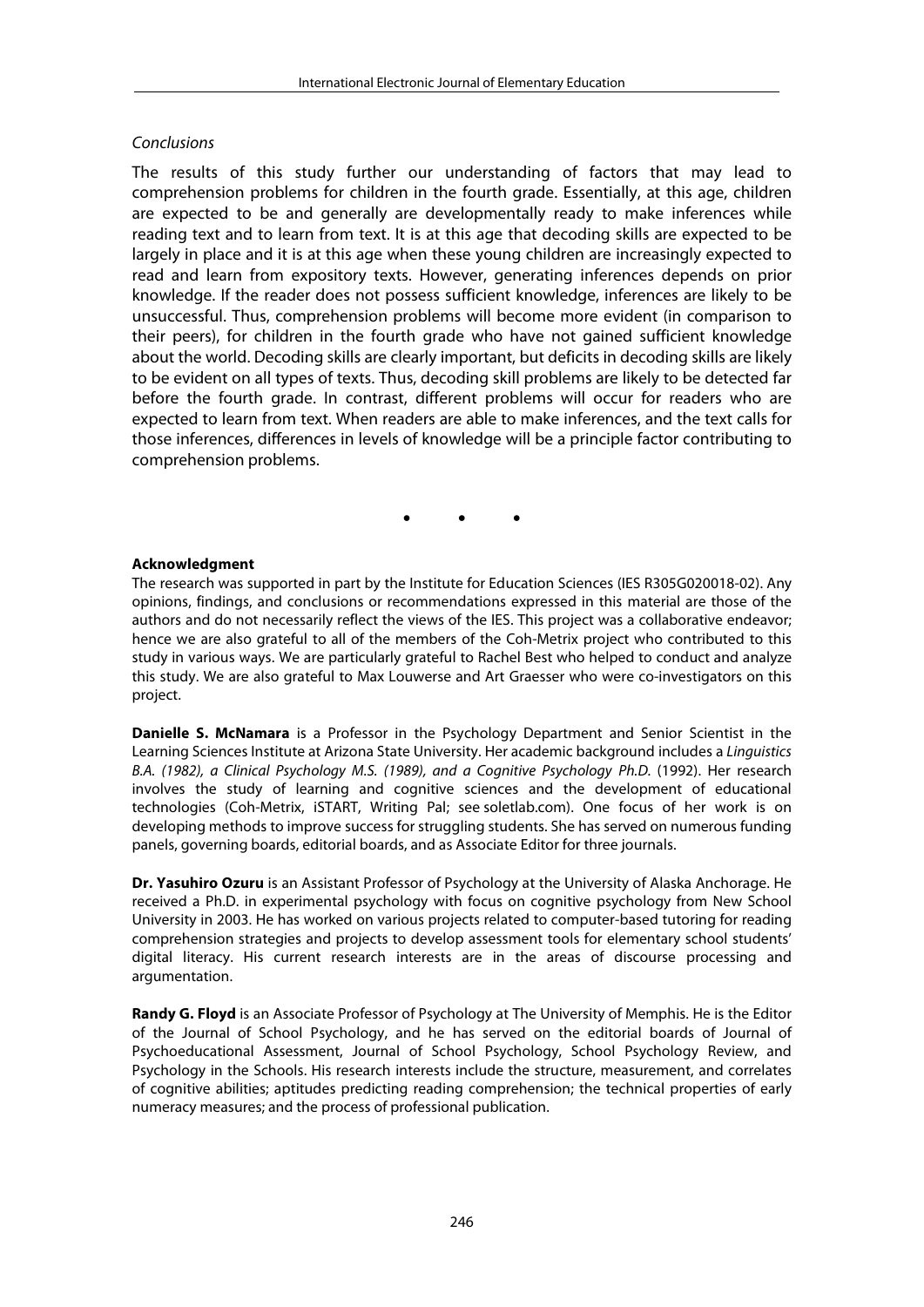#### **References**

- Afflerbach, P. (1986). The influence of prior knowledge on expert readers' importance assignment processes. *National Reading Conference Yearbook, 35*, 30-40.
- Baker, L. (1985). How do we know when we don't understand? Standards for evaluating text comprehension. In D. L. Forrest-Pressley, G. E. MacKinnon, & T. G. Waller (Eds.), *Metacognition, cognition, and human performance* (Vol. 1, pp. 155-205). Orlando, FL: Academic.
- Beck, I., McKeown, M., & Gromoll, E. (1989). Learning from social studies texts. *Cognition and Instruction*, *6*, 99-158.
- Beck, I. L., McKeown, M. G., Omason, R. C., & Pople, M. T. (1984). Improving the comprehensibility of stories: The effects of revisions that improve coherence. *Reading Research Quarterly, 19*, 263- 277.
- Beck, I. L., McKeown, M. G., Sinatra, G. M., & Loxterman, J. A. (1991). Revising social studies text from a text processing perspective: Evidence of improved comprehensibility. *Reading Research Quarterly, 26*, 251-276.
- Best, R. M., Floyd, R. G., & McNamara, D. S. (2008). Differential competencies contributing to children's comprehension of narrative and expository texts. *Reading Psychology, 29,* 137-164.
- Britton, B. K., & Gulgoz, S. (1991). Using Kintsch's computational model to improve instructional text: Effects of repairing inference calls on recall and cognitive structures. *Journal of Educational Psychology, 83*, 329-345.
- Cain, K., Oakhill, J. V. & Bryant, P. E. (2000). Phonological skills and comprehension failure: A test of the phonological processing deficit hypothesis. *Reading and Writing*, *13*, 31-56*.*
- Cain, K., Oakhill, J., & Bryant, P. E. (2004). Children's reading comprehension ability: Concurrent prediction by working memory, verbal ability, and component skills. *Journal of Educational Psychology*, 96, 31-42.
- Carver , R. P., & David, A. H. (2001). Investigating reading achievement using a causal model. *Scientific Studies of Reading, 5*, 107–140.
- Chi, M. T. H., Feltovich, P. J., & Glaser, R. (1981). Categorization and representation of physics problems by experts and novices. *Cognitive Science, 5*, 121-152.
- Coté, N., & Goldman, S. R. (1999). Building representations of informational text: Evidence from children's think-aloud protocols. In H. Van Oostendorp & S. R. Goldman (Eds.), *The construction of mental representations during reading* (pp. 169-193). Mahwah, NJ: Erlbaum.
- Ehri, L. C. (1991). Development of the ability to read words. In R. Barr, M. L. Kamil, P. B. Mosenthal, & P. D. Pearson (Eds.), *Handbook of reading research* (Vol. II, pp. 384-417). New York: Longman.
- Graesser, A.C. & McNamara, D.S. (2010). Computational analyses of multilevel discourse comprehension. *Topics in Cognitive Science*.
- Graesser, A. C., McNamara, D. S., & Louwerse, M. M. (2003). What do readers need to learn in order to process coherence relations in narrative and expository text. In A.P. Sweet and C.E. Snow (Eds.), *Rethinking reading comprehension* (pp. 82-98). New York: Guilford Publications
- Graesser, A. C., McNamara, D. S., Louwerse, M. M., & Cai, Z. (2004). Coh-Metrix: Analysis of text on cohesion and language. *Behavioral Research Methods, Instruments and Computers*, *36*, 193-202.
- Graesser, A.C., Singer, M., & Trabasso, T. (1994). Constructing inferences during narrative text comprehension. *Psychological Review, 101,* 371-95.
- Hannon, B. & Daneman, M. (2001). A new tool for measuring and understanding individual differences in the component process of reading comprehension. *Journal of Educational Psychology, 93*,103-28.
- Kamberelis, G., & Bovino, T.D. (1999). Cultural Artifacts as Scaffolds for Genre Development. *Reading Research Quarterly, 34, 138*–170.
- Kendeou, P., van den Broek, P., White, M.J., & Lynch, J.S. (2009). Predicting reading comprehension in early elementary school: The independent contributions of oral language and decoding skills. *Journal of Educational Psychology, 101*, 765-778.
- Kintsch, W. (1988). The use of knowledge in discourse processing: A construction integration model. *Psychological Review, 95*, 163-182.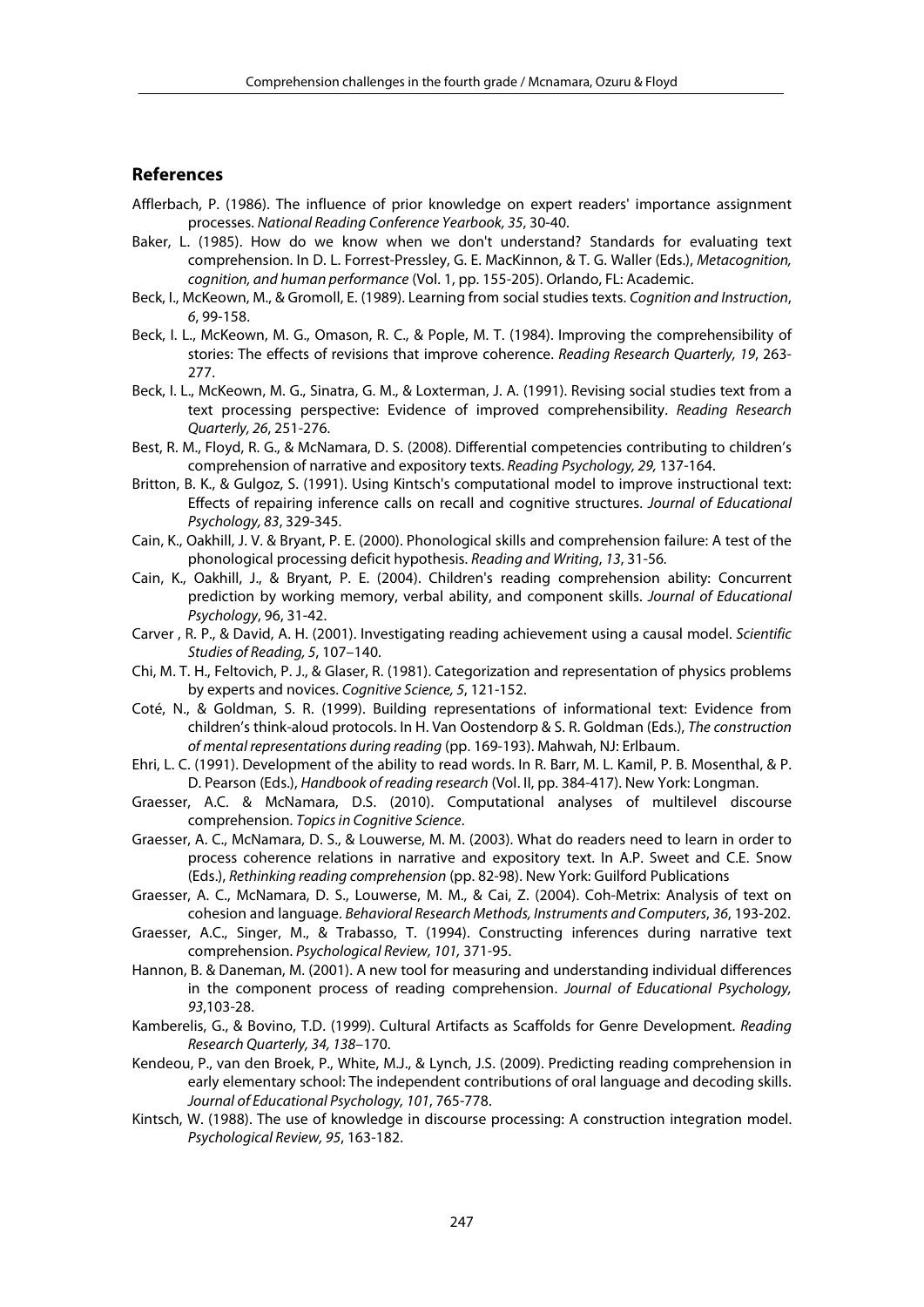- Kintsch, W. (1993). Information accretion and reduction in text processing: Inferences. *Discourse Processes, 16,* 193–202
- Kintsch, W. (1998). *Comprehension: A paradigm for cognition*. Cambridge, MA: Cambridge University Press**.**
- Langer, J. A. (1986). *Children reading and writing: Structures and Strategies*. Westport, CT: Ablex Publishing.
- Loxterman, J. A., Beck, I. L., & McKeown (1994). The effects of thinking aloud during reading on students' comprehension of more or less coherent text. *Reading Research Quarterly, 29*, 353- 367.
- Lyon, G.R. (2002). Reading development, reading difficulties, and reading instruction: Educational and public health issues. *Journal of School Psychology, 40,* 3‑6.
- McGrew, K. S., & Woodcock, R. W. (2001). *Technical Manual*. *Woodcock-Johnson III*. Itasca, IL: Riverside Publishing.
- McNamara, D. S. (2001). Reading both high-coherence and low-coherence texts: Effects of text sequence and prior knowledge. *Canadian Journal of Experimental Psychology, 55*, 51-62.
- McNamara, D. S., Louwerse, M. M., McCarthy, P. M., & Graesser, A. C. (2010). Coh-Metrix: Capturing linguistic features of cohesion. *Discourse Processes, 47*, 292-330.
- McNamara, D. S., & Kintsch, W. (1996). Learning from texts: Effects of prior knowledge and text coherence. *Discourse Processes, 22*, 247-288.
- McNamara, D. S., Kintsch, E., Songer, N., & Kintsch, W. (1996). Are good texts always better? Interactions of text coherence, background knowledge, and levels of understanding in learning from text. *Cognition and Instruction, 14*, 1-43.
- Meichenbaum, D., & Biemiller, A. (1998). *Nurturing independent learners: Helping students take charge of their learning.* Cambridge, MA: Brookline.
- Nelson, K. (1996). *Language in cognitive development: The emergence of the mediated mind.* New York: Cambridge University Press.
- Oakhill, J. V, Cain, K., & Bryant, P. E. (2003). Dissociation of single-word reading and text comprehension skills. *Language and Cognitive Processes*, *18,* 443-468.
- Oakhill, J. V., Cain, K., & Yuill, N. M. (1998). Individual differences in children's comprehension skill: Towards an integrated model. In C. Hulme & R. M. Joshi (Eds.), *Reading and spelling: Development and disorder*. Mahwah, NJ: Erlbaum.
- Olson, M. W. (1985). Text type and reader ability: The effects on paraphrase and text-based inference questions. *Journal of Reading Behavior, 3*, 199-214.
- O'Reilly, T., & McNamara, D. S. (2007). Reversing the reverse cohesion effect: Good texts can be better for strategic, high-knowledge readers. *Discourse Processes, 43,* 121-152.
- Perfetti, C. (1985). *Reading ability*. New York: Oxford University Press.
- Rupley, H. R., & Wilson, V. L. (1996). Content, domain, and world knowledge: Relationship to comprehension of narrative and expository text. *Reading and Writing, 8*, 419-432.
- Storch, S. A., & Whitehurst, G. J. (2002). Oral language and code-related precursors to reading: Evidence from a longitudinal structural model. *Developmental Psychology, 6*, 934–947.
- Sweet, A. P., & Snow, C. E. (Eds.). (2003). *Rethinking reading comprehension.* New York: Guilford Press.
- van den Broek, P., Rapp, D. N., & Kendeou, P. (2005). Integrating memory-based and constructionist processes in accounts of reading comprehension. *Discourse Processes, 39,* 299–316.
- Vellutino, F. R. (2003). Individual differences as sources of variability in reading comprehension in elementary school children. In A. P. Sweet & C. E. Snow (Eds.), *Rethinking reading comprehension* (pp. 51-81). New York: Guilford Press.
- Vellutino, F. R. Scanlon, D. M., & Spearing, D. (1995). Semantic and phonological coding in poor and normal readers. *Journal of Experimental Child Psychology, 59,* 76 -123.
- Vidal-Abarca, E., Martinez, G., & Gilabert, R. (2000). Two procedures to improve instructional text: Effects on memory and learning. *Journal of Educational Psychology*, *92,* 107–116.
- Williams, J. P., Hall, K. M., Lauer, K. D., Stafford, K. B., De Sisto, L. A., & deCani, J. S. (2005). Expository text comprehension in the primary grade classroom. *Journal of Educational Psychology, 97*, 538- 550.
- Wong, B. Y. L. (1985). Issues in cognitive-behavioral interventions in academic skill areas. *Journal of Abnormal Child Psychology, 13*, 425-442.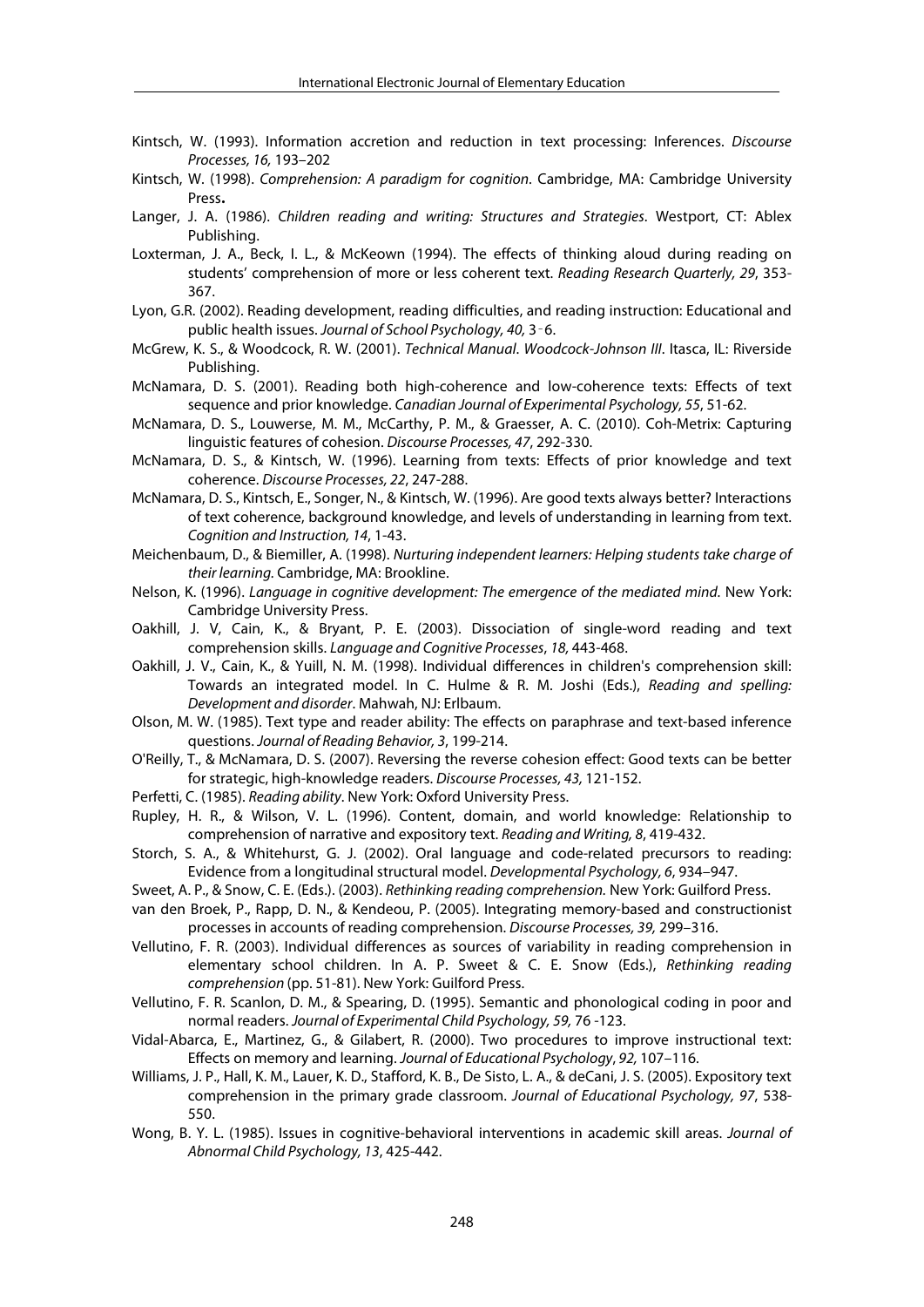Woodcock, R. W., McGrew, K. S., & Mather, N. (2001). *Woodcock–Johnson III.* Itasca, IL: Riverside.

- Wolfe, M. B. W. & Goldman, S. (2005). Relations between adolescents' text processing and reasoning. *Cognition and Instruction, 23,* 467-502.
- Zinar, S. (1990). Fifth-graders' recall of propositional con- tent and causal relationships from expository prose. *Journal of Reading Behavior, 22*, 181-199.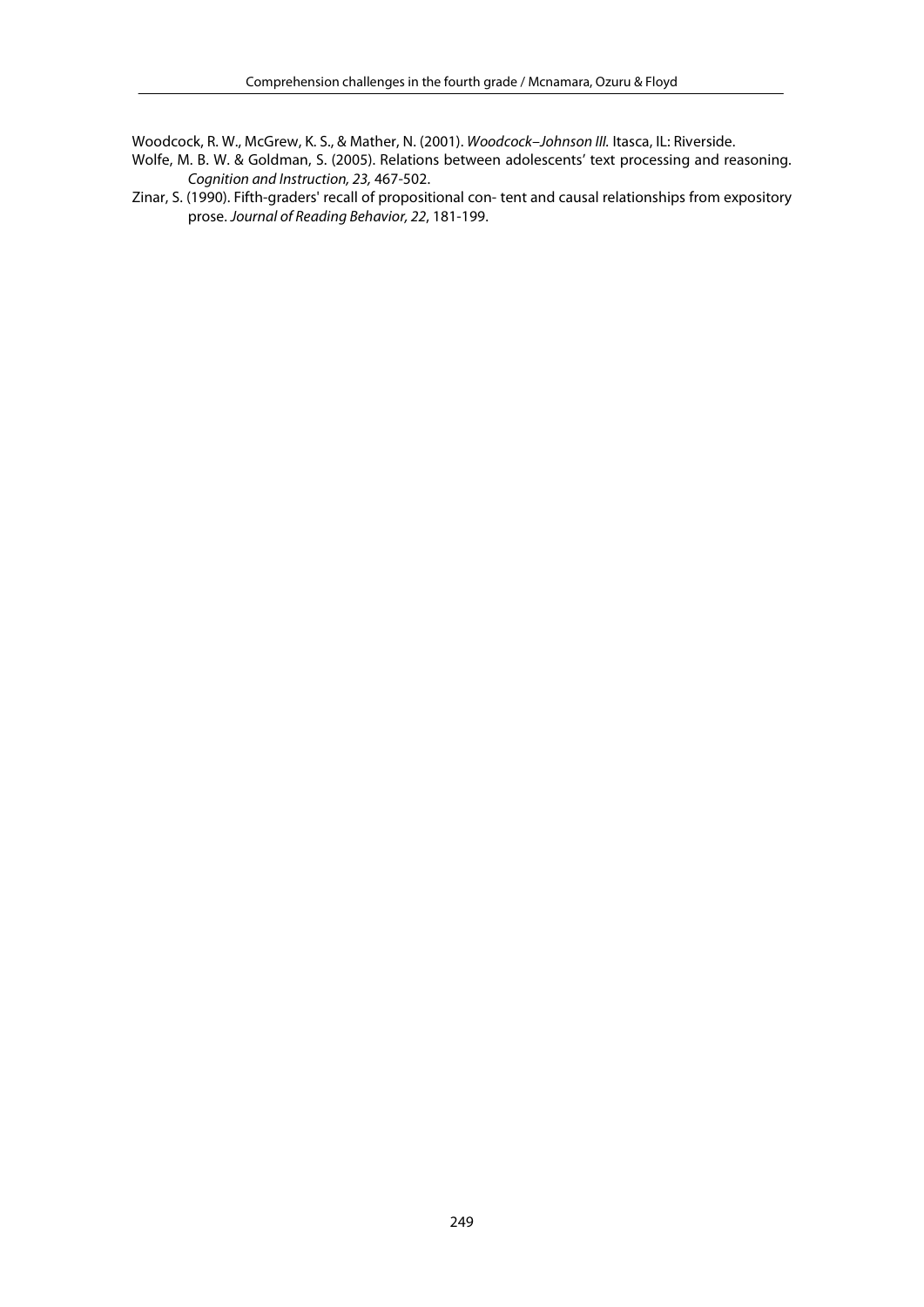# **Appendix A**

#### Eight Texts used in Study

#### **Effects of Heat: Low Cohesion**

Moving Heat

Heat can move from one object or place to another. Heat moves from warm objects to cooler ones. You can warm your hands by holding a cup of warm soup. Heat moves from the soup through the cup to your hands. You can feel warm air rising above the cup.

Heat moves through some materials more easily than others. Heat moves easily through conductors. Most metals are good conductors. Metal pots are used for cooking. Heat from the stove quickly moves through the metal. The heat warms the food.

Other materials are not good conductors. But they may be good insulators. Insulators help keep heat from passing through. Most plastics are good insulators. So are clothes you wear, like sweaters and coats. You wear these clothes to keep warm when it is cold outside.

Changing Matter

Adding or taking away heat can change matter. Matter is something that takes up space. Matter can change from one state, or form, to another.

An ice cube is solid water. Solid is one state of matter. Heat can melt an ice cube. The ice cube changes into liquid water. Liquid is another state of matter. When heat is taken away, the water can change back. Liquid water turns into solid water.

Heat can make liquids boil. Water boils when it is heated. When the water boils, it turns into a gas. This gas is called water vapor. Solid, liquid and gas are three states of matter.

Heat from the sun causes liquid water to turn into water vapor. Water vapor mixes with the air. This is called evaporation.

Sometimes heat causes changes that cannot be changed back.

Bread can change into toast when you heat it. Eggs change when you cook them in a pan. You cannot untoast a piece of toast. You cannot uncook an egg.

Changing Air

Heat can warm air, too. A balloon is filled with air. When heat warms the air in the balloon, the air changes. The air takes up more space.

Heat from the sun warms objects all around you, like rocks, streets, and buildings. These objects then warm the air. Warm air is lighter than cold air. Warm air goes up. Cold air takes its place.

You can tell how hot or cold the air is. Temperature is a measure of how hot something is. People use thermometers to measure the temperature.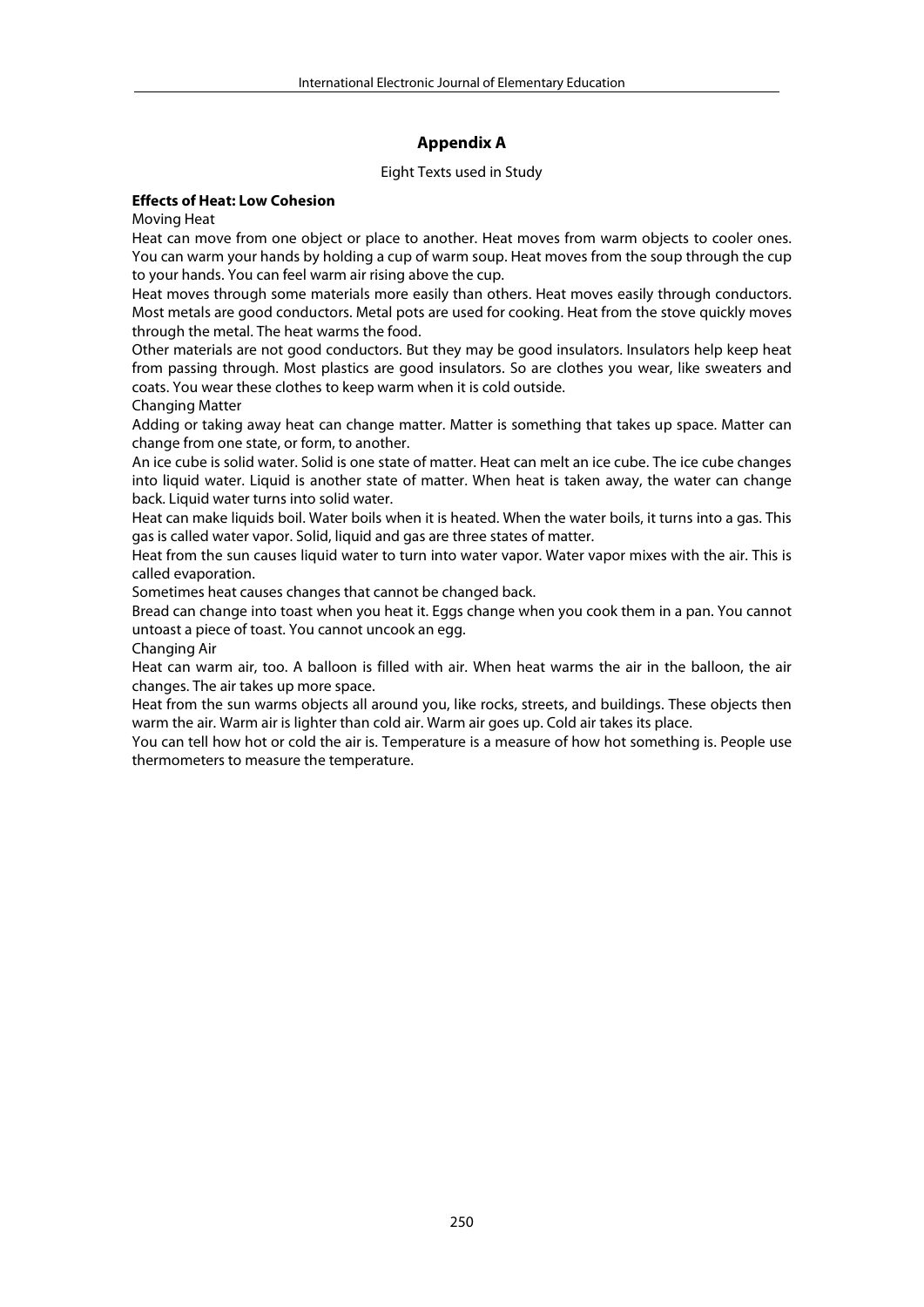#### **Effects of Heat on Objects, Matter, and Air: High Cohesion**

Heat Moves

Heat can move from one object to another object, or it can move from one place to another place. Heat moves from warm objects to cooler ones. For example, you can warm your cold hands by holding a cup of warm soup. Your hands become warmer because heat moves from the soup, through the cup, to your hands. The heat from the soup also moves above the cup, so you can feel warm air rising above the cup.

Heat moves through some materials more easily than other materials. Conductors are materials through which heat moves easily. Most metals are good conductors. For example, metal pots are used for cooking because heat from the stove quickly moves through the metal pots and the heat in the pot warms the food.

Other materials are not good conductors, but instead are good insulators. Insulators are materials that help keep heat from passing through. For example, most plastics are good insulators. Other good insulators are the clothes you wear, especially sweaters and coats. You wear these insulating clothes in order to keep warm when it is cold outside.

Heat Changes Matter

Adding heat or taking away heat can change matter. Matter is something that takes up space. Matter can change from one state to another state, or from one form to another form. Three states of matter are solid, liquid and gas. For example, an ice cube is solid water. Heat can melt an ice cube, causing the ice cube to change into liquid water. When heat is taken away, the liquid water can change back into solid water (ice).

Heat can make liquids boil and change into a gas state. For example, water boils when it is heated. As the water boils, it turns into a gas state that is called water vapor. Heat from the sun causes liquid water to turn into water vapor. Water vapor then mixes with the air in a process called evaporation.

However, sometimes heat causes changes that cannot be changed back. As one example, bread can change into toast when you heat the bread. However, you cannot untoast a piece of toast by taking away heat. As another example, eggs change when you cook them in a pan, but of course you cannot uncook an egg by taking away the heat.

Heat Changes Air

Just as heat can warm liquids, it can also warm the air. Air is changed when it is heated. For example, if heat warms air in a balloon, the air changes by taking up more space.

Heat from the sun warms objects all around you, including rocks, streets, and buildings. These objects then warm the air. Warm air is lighter than cold air. Therefore, warm air moves upward. When the lighter, warm air goes up, the heavier, cold air moves downward. This cold air takes the place of the air that was warmed.

You can measure how hot or cold the air is by using temperature. Temperature is a measure of how hot something is. People use thermometers to measure temperature.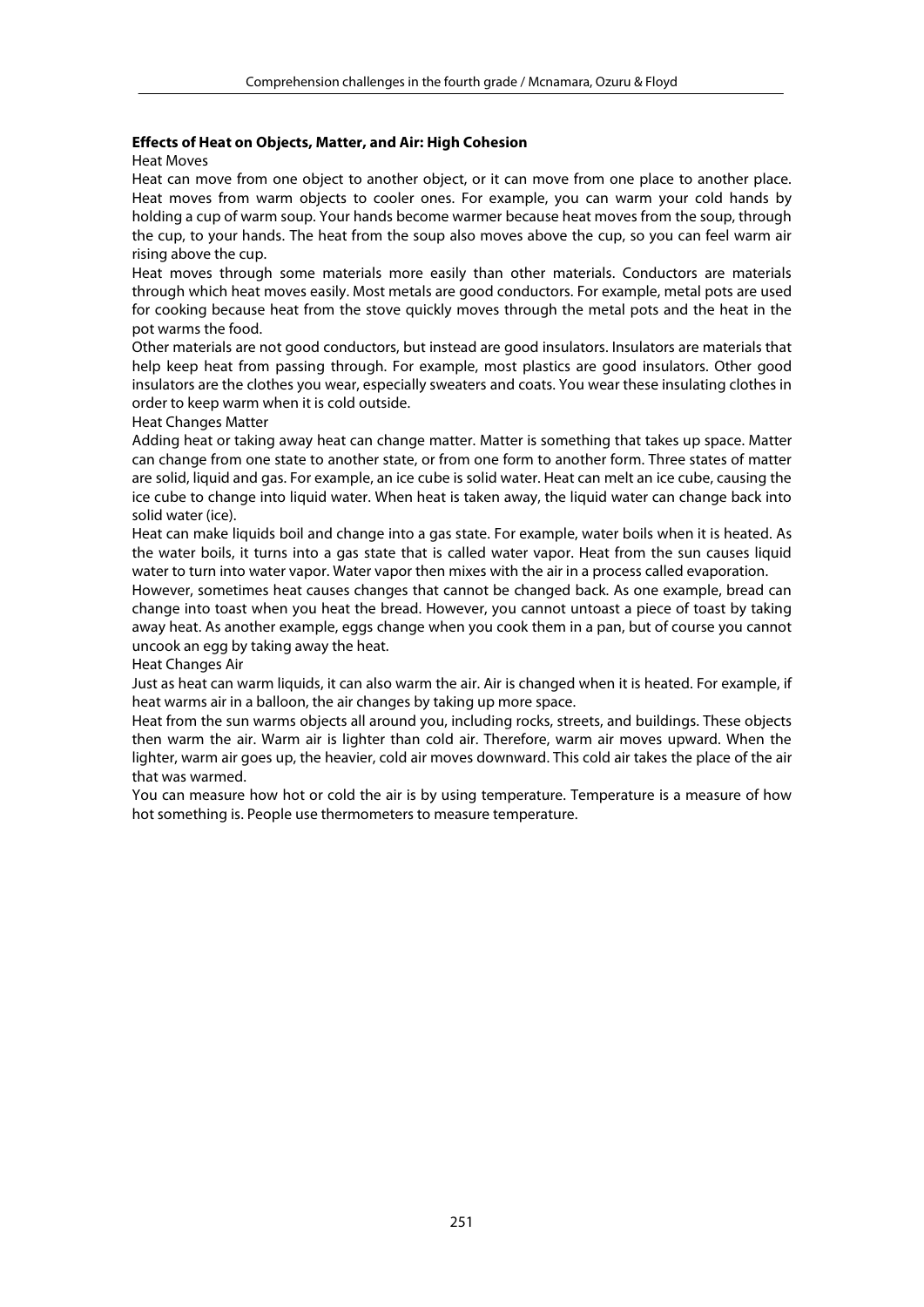#### **The Needs of Plants: Low Cohesion**

What Are the Needs of Plants?

 Like all living things, plants have certain needs. Plants need sunlight, water, and air to live. Plants also need minerals (MIN·uhr·uhlz). A mineral is a naturally occurring substance that is neither plant nor animal.

 The parts of plants help them to get or make what they need. All plants get water and minerals from the soil. The root is the part of the plant that grows underground. Roots help hold the plant in the ground. Roots also help take in water and minerals that the plant needs.

 The stem is the part that supports the plant. It helps the plant stand upright. It carries minerals and water from the roots. It also carries food from the leaves to other parts of the plant.

 Some plants, such as mosses, are simple plants. They don't have real roots or stems. These plants do not grow tall. Instead, they form low-growing mats in damp places to get water directly from the soil.

 Other plants, such as the redwood tree, have many roots and a large stem. They can grow very tall.

Why Does a Plant Need Leaves?

 The leaves (singular, *leaf*) are the main food-making part of the plant. Many leaves have broad, flat surfaces that help them take in sunlight. Leaves are green because of *chlorophyll*. Chlorophyll traps the energy (EN·uhr·jee) in sunlight for the plant.

 The leaf also helps the plant get the air it needs. Each leaf has tiny holes that take in air for the plant. The leaf uses a gas in the air called *carbon dioxide*. The plant uses the Sun's energy to combine carbon dioxide and water to make food. The stem then carries the food to the other parts of the plant.

 Plants use the food they make to stay alive. When we eat plants or other animals that eat plants, we use this food, too.

 When leaves make food for a plant, they give off oxygen (AHK·suh·juhn). Oxygen is a gas that is in air and water. People and animals need oxygen to live. You inhale the oxygen made by a plant with each breath you take.

How Do Plants Respond to Their Environment?

 Have you ever seen a plant leaning toward a sunlit window? This is one way that plants respond to their environment. A plant responds to light by growing toward it. Some trees and shrubs drop their leaves as the days grow shorter and colder. These plants respond to the change in seasons from summer to winter.

 Plants also respond to other things in the environment. For example, roots may grow toward water. The ability to respond to the environment helps a plant to live, grow, and meet its needs.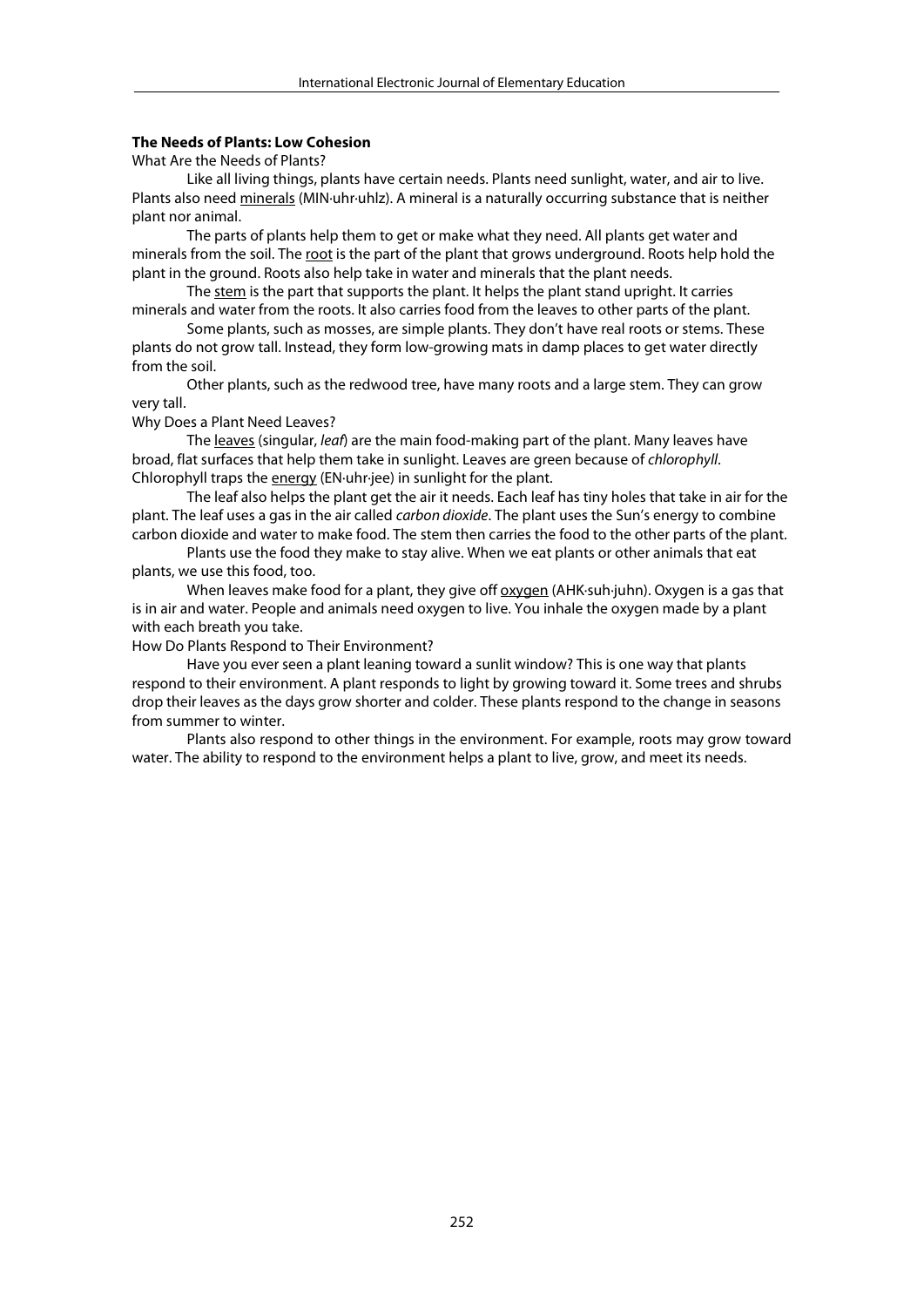#### **The Needs of Plants: High Cohesion**

#### What Plants Need

 Plants have certain needs, just like all living things have needs. For example, plants need sunlight, water, and air to live. Plants also need minerals (pronounced as MIN·uhr·uhlz). A mineral is not a plant or an animal. Instead, a mineral is a substance in the ground that occurs naturally. There are three parts of plants that help plants get what they need or help plants make what they need. The Three Parts of a Plant

The three parts of the plant are the roots, stems, and leaves.

#### 1. The Root

The root is the part of the plant that grows underground. All plants get water and minerals from the ground, which is sometimes called soil. Roots help the plant take in water and minerals that the plant needs from the soil. Roots also help hold the plant in the ground. 2. The Stem

 The stem is the part that supports the plant. The stem helps the plant stand upright. It carries minerals and water from the roots of the plant to other parts of the plant. The stem also carries food from the leaves to other parts of the plant.

 Some plants, such as the redwood tree, can grow very tall because they have many roots and a large stem. Other plants don't have real roots or stems. These plants are simple plants. An example of these simple plants is mosses. These simple plants do not grow tall. Instead of having roots and stems, they form low-growing mats in damp places. Simple plants get water directly from the soil through these mats.

## 3. The Leaves

The leaves help the plant make its food. The leaves need sunlight, air, and water to make food. Many leaves have broad, flat surfaces. These surfaces are broad and flat in order to help the leaves take in lots of sunlight. The energy in sunlight is trapped by the leaf by a substance called *chlorophyll* (pronounced KLO ro fill). Leaves are green because of chlorophyll.

 The leaf also helps the plant get the air it needs to make food. This process is helped by tiny holes in each leaf. These holes take in air for the plant. The leaf only uses a gas in the air called *carbon dioxide* (CAR bun di OK side). However, the plant needs both carbon dioxide and water to make food. The plant uses the Sun's energy to combine the carbon dioxide and water to make food. The stem then carries this food to the other parts of the plant.

 Plants use the food they make to stay alive. When we eat plants or when we eat animals that have eaten plants, we also use this food. That means that the food that keeps the plant alive, keeps us alive too. We also need oxygen (AHK·suh·juhn) to stay alive. The leaves give off oxygen when they make food for the plant. Oxygen is a gas that is in air and in water. All people and animals need oxygen to live. Therefore, we need plants because we inhale oxygen made by plants with each breath that we take.

#### How Plants Respond to Their Environment

 Consider a plant leaning toward a window on which the sun shines. A plant responds to light by growing toward it. This is one way that plants respond to their environment. But plants also respond to other things in the environment. For example, roots may grow toward water. And, some trees and shrubs drop their leaves as the days grow shorter and colder in the fall. These plants are responding to the change in seasons from summer to winter. The ability of a plant to respond to the environment helps a plant to live, to grow, and to meet its needs.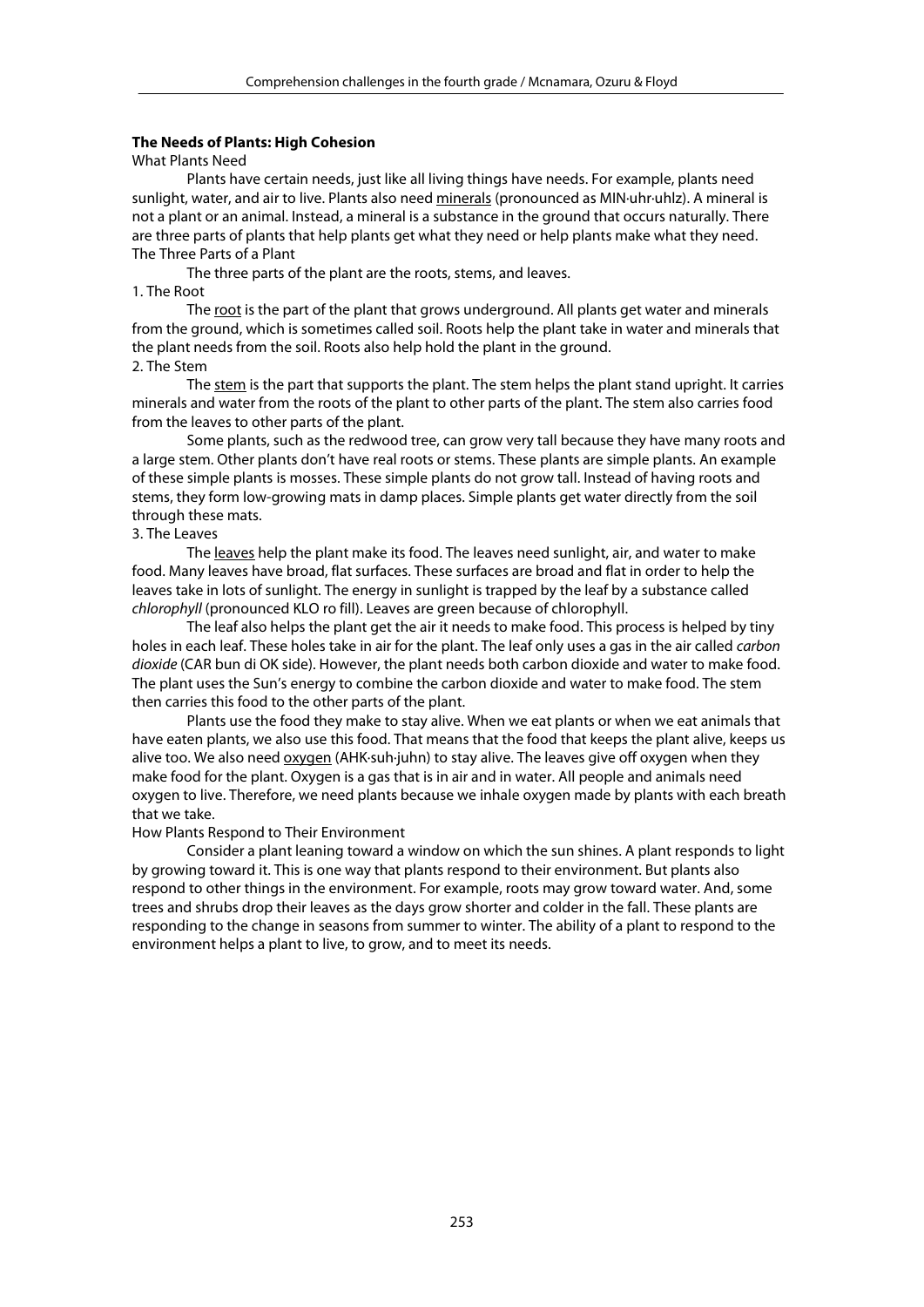#### **Moving: Low Cohesion**

John was very upset when his family moved to another state last month. He knew he would miss all his friends from the neighborhood – the twins, Charlie and Bob; Lisa, Debbie, Mike, and Jimmy. He would miss the playground two blocks from his home where they played baseball. He knew he would also miss the lake where he and his father went fishing, his friends and teachers at school, his Aunt Lucy who lived three blocks away, and the stores where he went shopping with this family. And he knew he would miss his home: the nights in the den watching sports, the barbecue parties in the backyard, his hideout in the attic and, of course, his room.

On moving day, John sat on the steps of his front porch and barely moved. "Come on," his mother said. "Help us bring some things into the car."

John could not even hear her. He was thinking of all the good times he had in the neighborhood. When some of his friends came by to say good-bye, tears flowed down his face, and he could barely look at them.

"Are you going to write to me?" he asked.

"Of course," they said. They each made sure they had the other's address and telephone number.

John and his dog, Ralph, were the last to get into the car. As his father drove away, John looked back at his house as it got smaller and smaller. When they made a left turn onto another street, he stared out the window at the familiar houses, the same ones he saw when he rode his bicycle through the neighborhood.

"Don't be upset," his mother said. "You'll meet new friends where we are going."

"Just think of it as an opportunity to meet new people," his father said. "Life is full of changes."

"And you can still keep in touch with your old friends," his mother said.

"I do not want any new friends!" John said.

John was upset for almost a week after he moved. But then he started meeting other children in his neighborhood. His neighbors had two children, Samantha and Tom, that were John's age. He met them when he played outside with Ralph. They liked a lot of the same things John liked: baseball, bicycle riding, playing tag. They introduced him to other children. In the fall, John met even more children at school. He liked his new teachers. But he still could not wait for Thanksgiving to visit his aunt and uncle in his old neighborhood, where he would see his old friends again.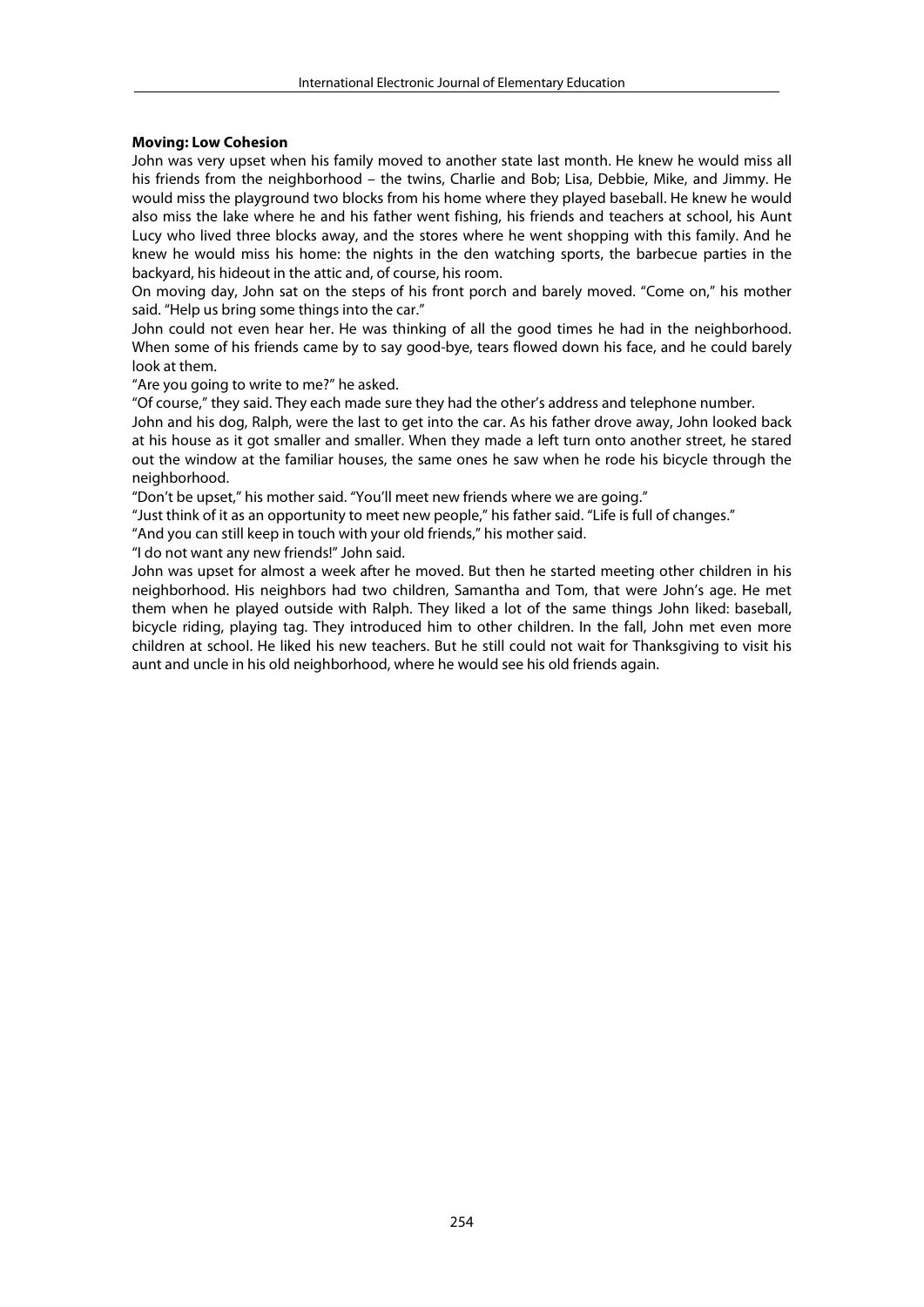#### **Moving: High Cohesion**

Last month John and his family moved to another state. John was very upset because he knew he would miss all his friends from the neighborhood. He had many friends: the twins, Charlie and Bob; Lisa, Debbie, Mike, and Jimmy. He would miss many other people too: his friends and teachers at school and his Aunt Lucy who lived three blocks away. He would miss places too. He would miss the playground two blocks from his home where he and his friends played baseball. He knew he would also miss the lake where he and his father went fishing and the stores where he went shopping with this family. And he knew he would miss his home: the nights in the den watching sports, the barbecue parties in the backyard, his hideout in the attic and, of course, his own room.

On moving day, John sat on the steps of his front porch and he was so upset that he barely moved. His mother said, "Come on, help us bring some things into the car." But, John could not even hear his mother because he was thinking of all the good times he had in the neighborhood.

Later, when some of his friends came by to say good-bye, tears flowed down John's face. Because he was so sad, he could barely look at them.

John wanted to keep in touch with his friends, so he asked, "Are you going to write to me?"

His friends said: "Of course, we will write to you." He and his friends each made sure they had each other's address and telephone number, so they could write and call.

Then it was time to leave. John and his dog, Ralph, were the last to get into the car. As his father drove away, John looked back at his house. While they were driving away it seemed that the house got smaller and smaller as it got further away. When they made a left turn onto another street, John stared out the window at the familiar houses. They were so familiar because these houses were the same ones he saw when he rode his bicycle through the neighborhood.

His parents knew he was upset and tried to comfort him. His mother said: "Don't be upset, you'll meet new friends where we are going."

His father said: "Just think of this move as an opportunity to meet new people. We know that this move is a change for you. But changes can be good. Life is full of changes."

His mother said: "You can make new friends, and you can still keep in touch with your old friends." John disagreed, "I do not want any new friends!"

John was upset for almost a week after he moved to the other state. But then he started meeting other children in his neighborhood. His neighbors had two children, Samantha and Tom, who were John's age. He met Samantha and Tom when he played outside with his dog, Ralph. Samantha and Tom liked to do a lot of the same things John liked to do: baseball, bicycle riding, playing tag. John made more friends when Samantha and Tom introduced him to other children. In the fall, when school began, John met even more children at school. He also liked his new teachers. But he still could not wait for Thanksgiving to visit his aunt and uncle in his old neighborhood, where he would see his old friends again.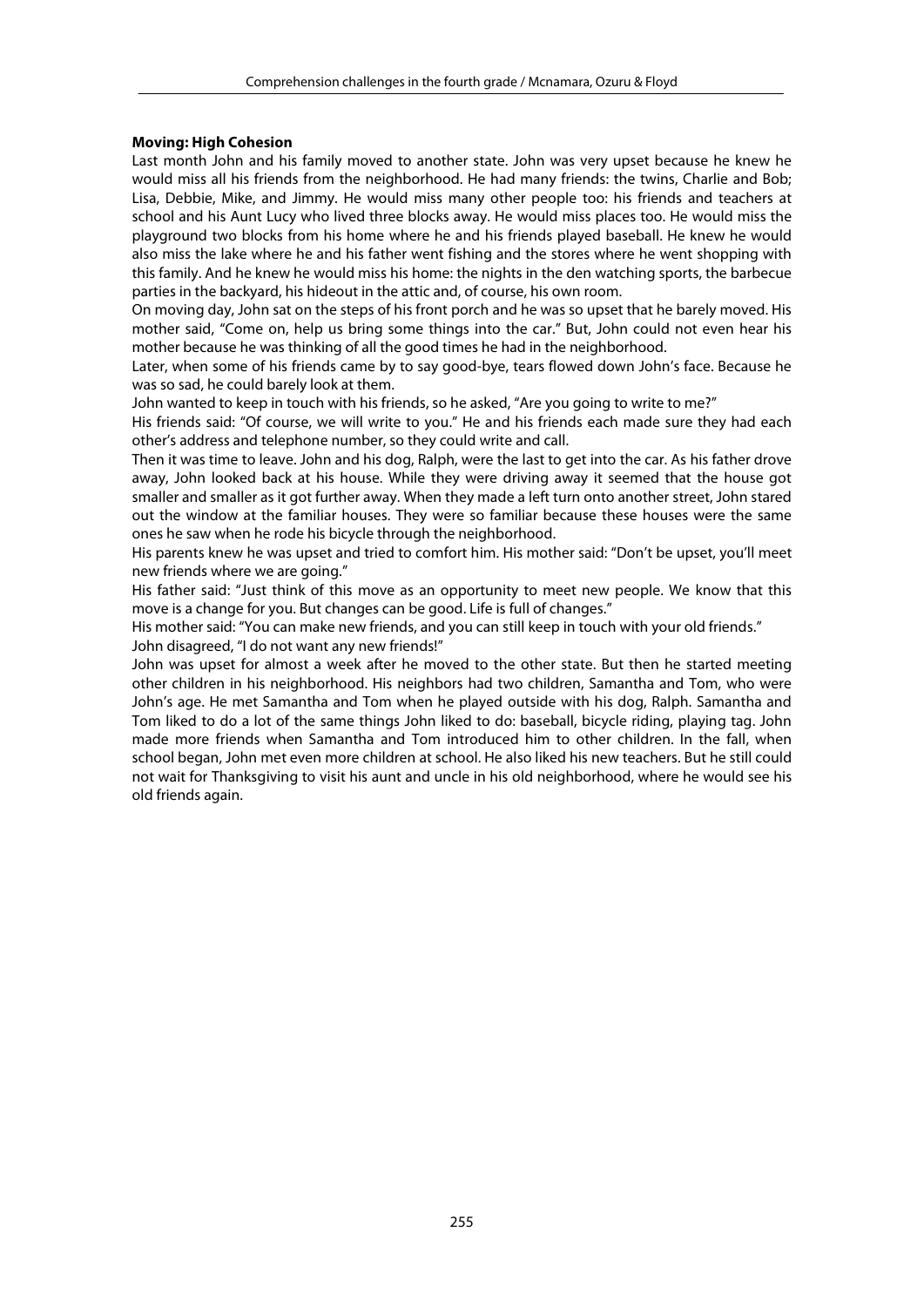#### **Orlando: Low Cohesion**

Salvador was upset. He told Mama he was going out. He didn't want her to be worried or sad. He just needed to be alone.

He hurried across the cornfield. He turned the corner of the fort and ran through the door. No one would see or hear him cry.

The floor was just dirt, but Salvador liked his fort. He had made it himself the year before. He had brought wood scraps from the old barn behind his house.

Salvador lay down on the dirt floor. He closed his eyes. He had a picture in his mind of his mama. He thought about what happened at home before he left. He cried some more.

"We have to sell Orlando," Mama had said.

Salvador had put down his fork.

"What did you say, Mama?"

Mama tried to explain. But she could not bring herself to say more. She just looked away.

"Why would we sell Orlando?" Salvador had asked.

"You know we are moving, Salvador. And we will not have room for him in our new place. I know he is a fine pig," Mama had said.

"Orlando is more than a pig!" Salvador had shouted. "He is family."

"I know, son," Mama had said.

"If anyone tries to take poor Orlando, I won't let them!" Salvador had shouted. Then he had hurried from the house to his fort.

Salvador adored Orlando. Orlando was four years old. Salvador had named him after a place in Florida he had read about. There could not be a more perfect pet for Salvador.

As Salvador lay in the fort crying, it began to rain. At first it was only a light rain. Then it began to pour. Next there was lightning and thunder. It was a very bad storm!

Next Salvador heard a loud *crack*! Lightning had struck a tree in the forest. The tree was on fire! Salvador got up and ran out of the fort. It was dark! He couldn't see.

He did not know which way was home.

Before long Salvador heard a snorting sound. It was Orlando! Orlando had come to find him! Salvador reached out for Orlando. He felt the pig's ear. He held on.

Orlando led Salvador home. They ran through the cornfield as fast as they could go. Mama stood by the door on the porch.

"Oh, Salvador. I was so worried!" she cried.

"Orlando saved me," Salvador said. "Yes, I know," said Mama. "He is family! We will just have to find room for him at our next place."

This brought a smile to Salvador's face. Orlando was saved!

"Now he really is a member of our family!" said Salvador.